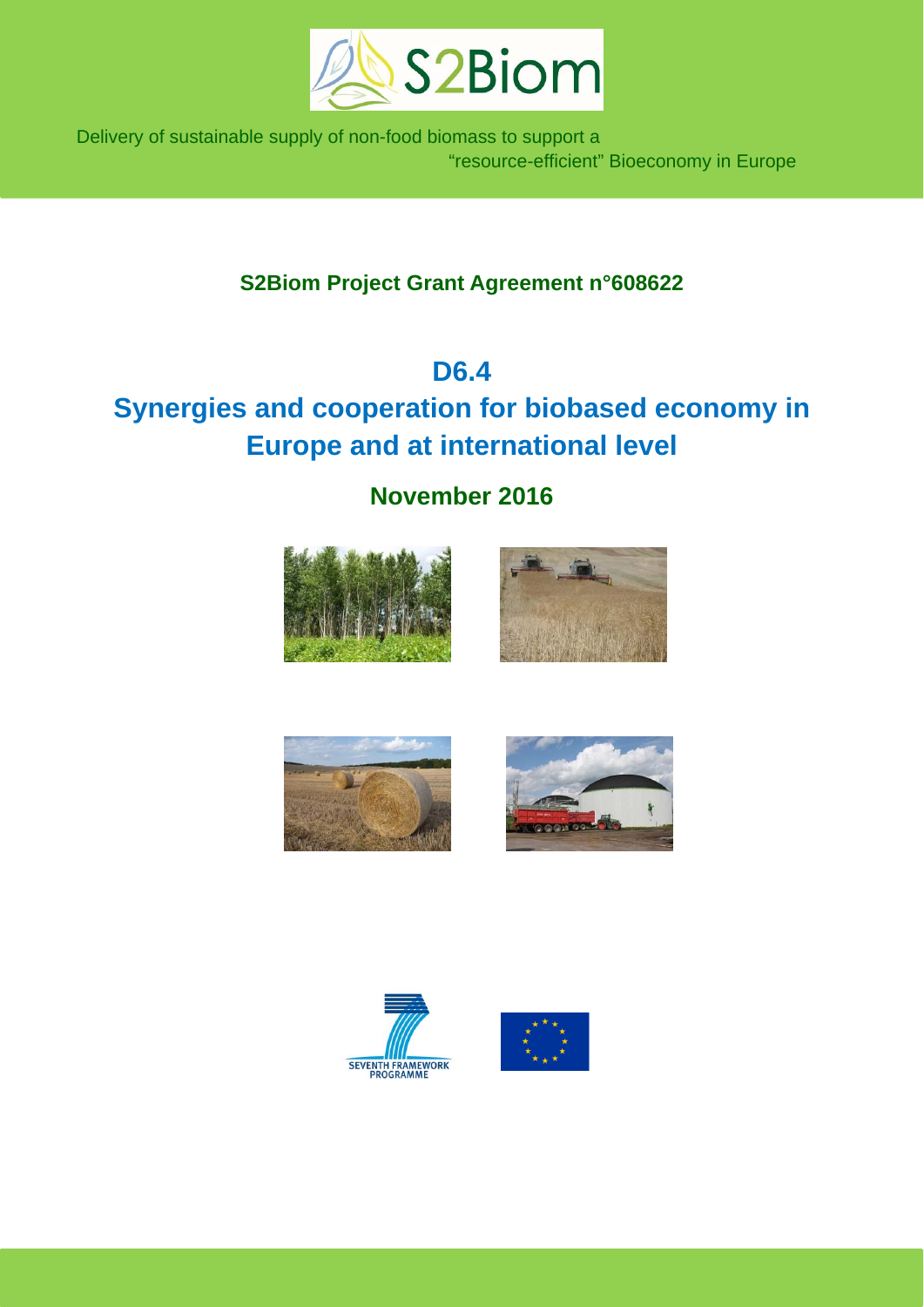

# **About S2Biom project**

The S2Biom project - Delivery of sustainable supply of non-food biomass to support a "resource-efficient" Bioeconomy in Europe - supports the sustainable delivery of non-food biomass feedstock at local, regional and pan European level through developing strategies, and roadmaps that will be informed by a "computerized and easy to use" toolset (and respective databases) with updated harmonized datasets at local, regional, national and pan European level for EU28, western Balkans, Turkey and Ukraine. Further information about the project and the partners involved are available under www.s2biom.eu.





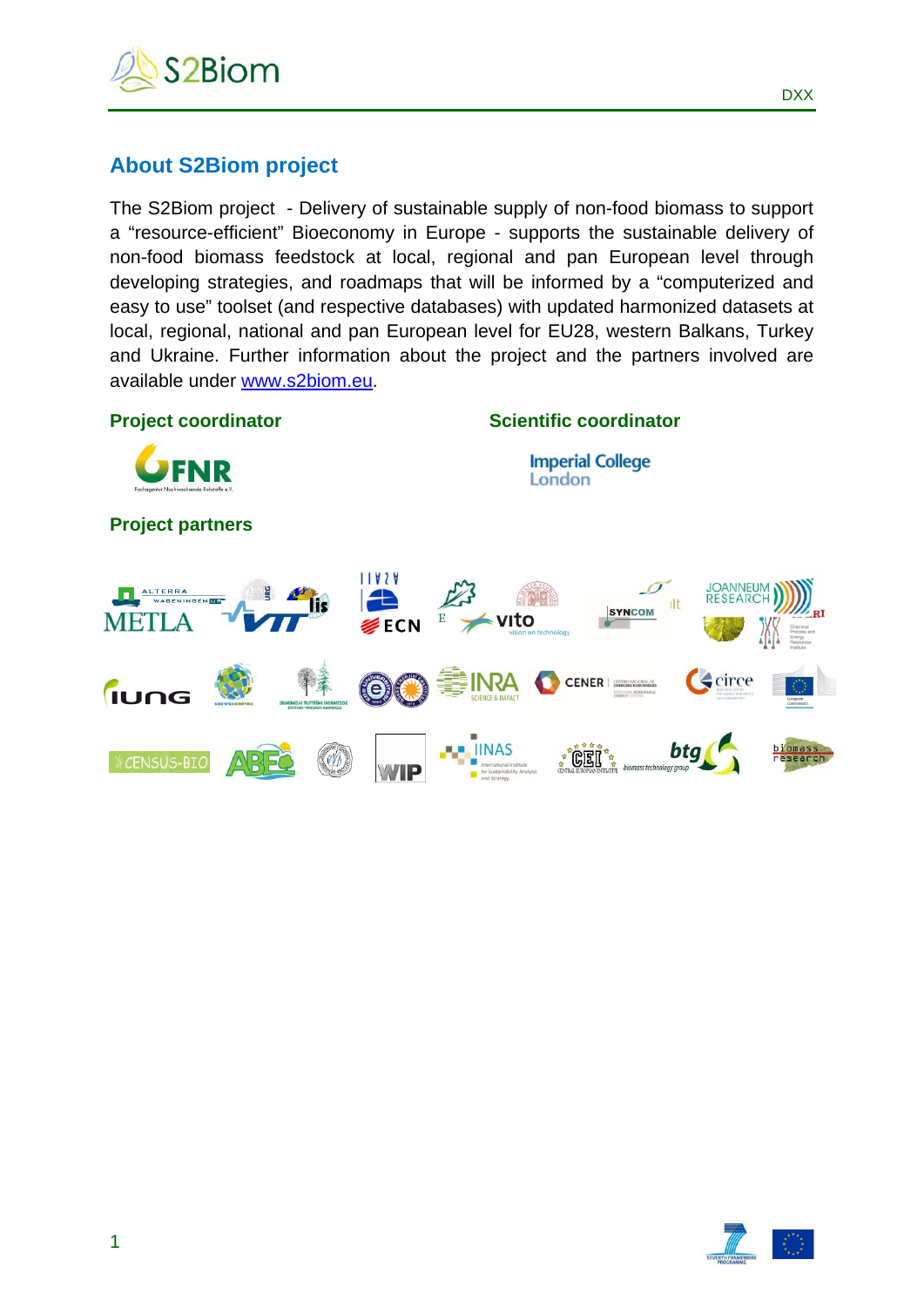# **About this document**

This report corresponds to 'D6.4 Synergies and cooperation' of S2Biom. It has been prepared by:

Imperial College London 14 Prince's Gardens, South Kensington, London, SW7 1NA Dr Calliope Panoutsou, Asha Singh E-mail: c.panoutsou@imperial.ac.uk Phone: + 44 755 734 1846

with contributions from: Luc Pelkmans (VITO), Eija Alakangas (VTT)

*This project is co-funded by the European Union within the 7th Frame Programme. Grant Agreement n°608622. The sole responsibility of this publication lies with the author. The European Union is not responsible for any use that may be made of the information contained therein.*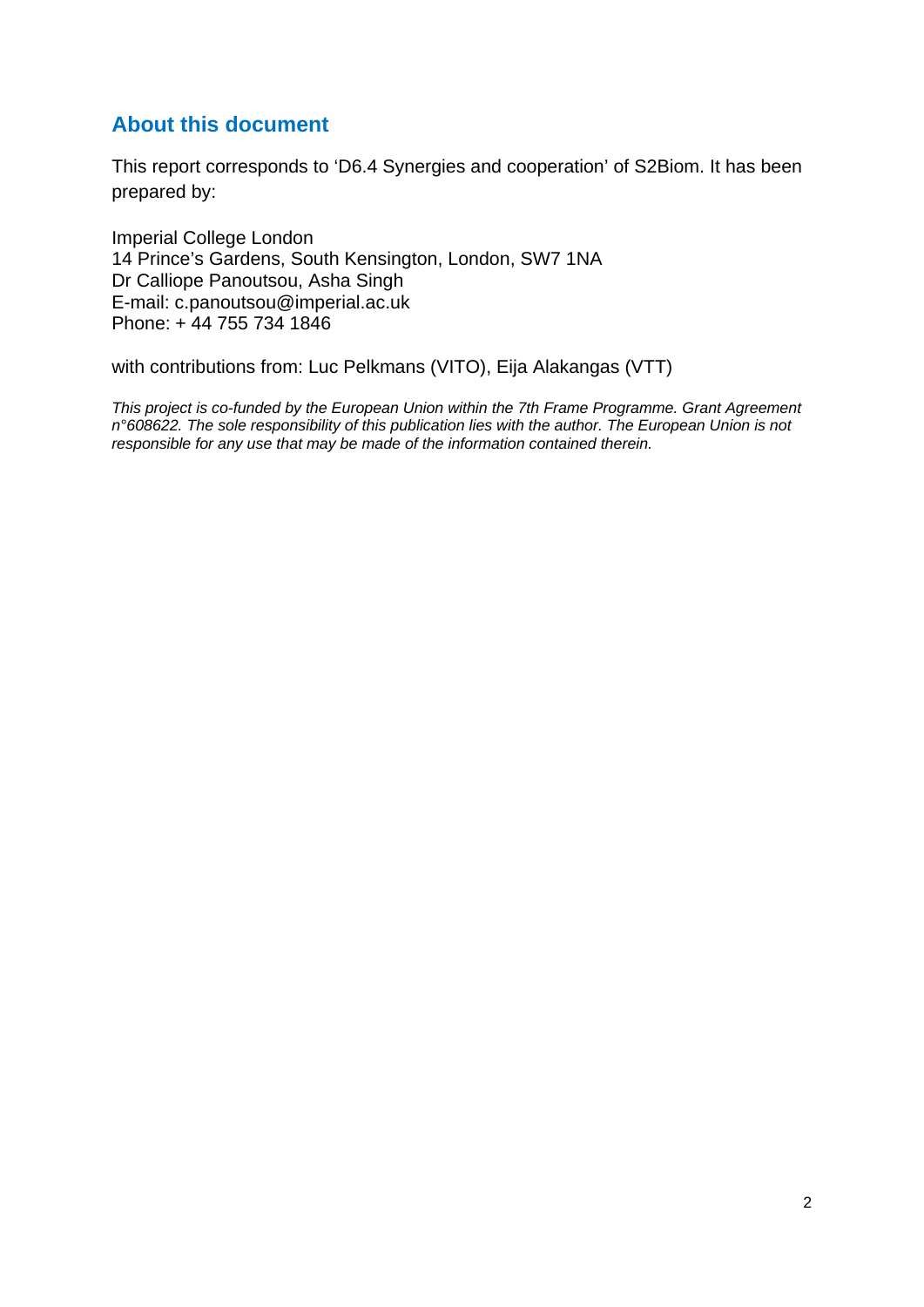# **Table of contents**

| 30 |
|----|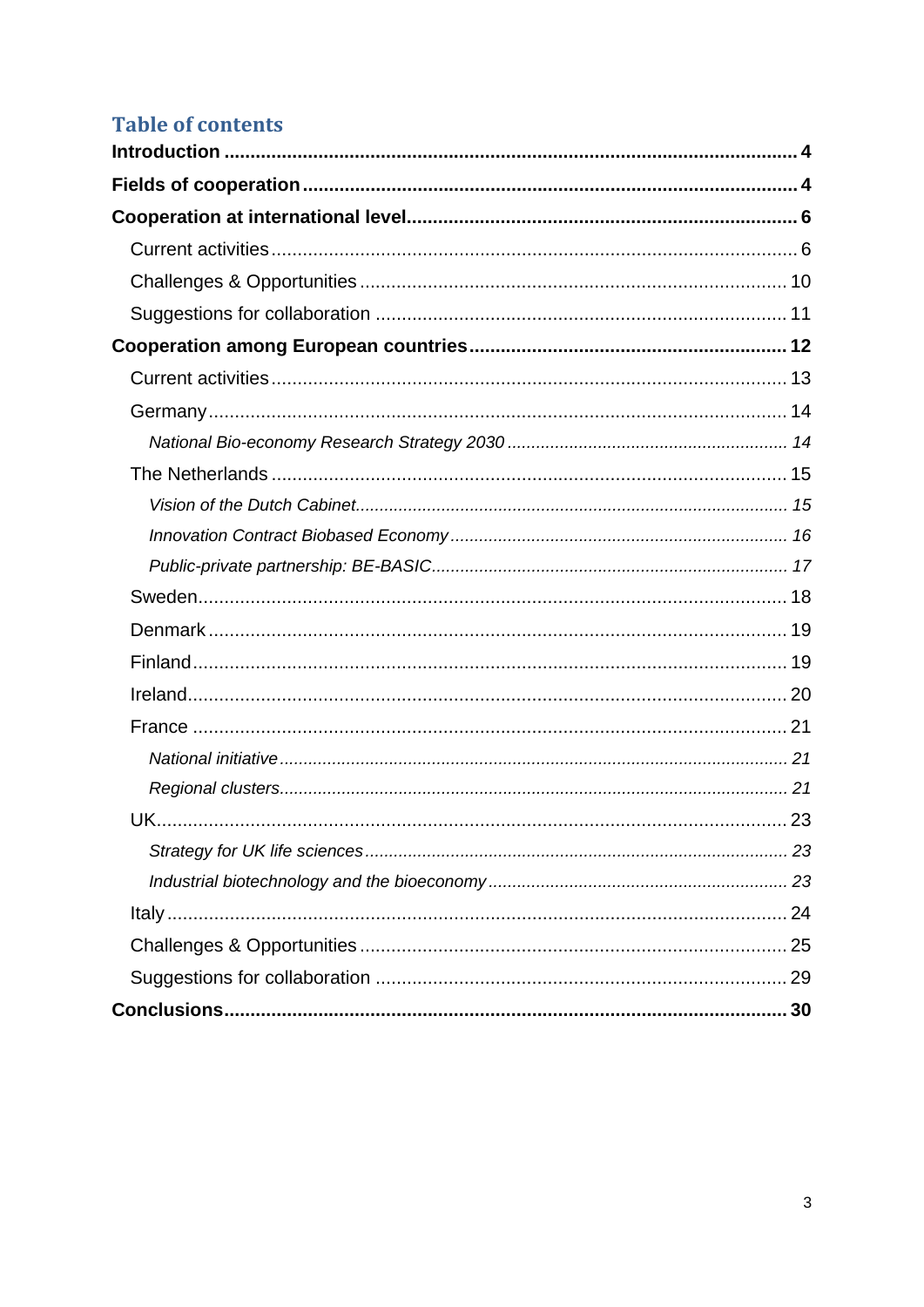# **Introduction**

Good cooperation between EU Member States, neighbouring countries and between Europe and the rest of the world will be a key element in the development of a sustainable and competitive bioeconomy.

Although innovation across the lignocellulosic biomass value chains remains important for their future uptake, policy is considered pivotal to their future market deployment. Robust, well designed and timely policies<sup>1</sup> are required to steer markets towards efficient and innovative paths, maintain current capacities, support the industry by sharing risks of commercialisation and guide regions on how to plan their smart specialisation strategies and use efficiently their structural and innovation funds (ESIF).

The aim of the report is to provide an advisory document in the fields of cooperation and potential synergies between Member States (MS) and at international level and how this can provide added value for the progress towards a biobased economy.

The value chains included in this report derive from non-food lignocellulosic biomass deriving from the agriculture, forestry and waste sectors.

Based on work in the S2Biom project and discussions with policy and industrial stakeholders the following fields of cooperation in policy are included in the analysis for synergies and future collaborations:

- Bioeconomy strategy
- Financial mechanisms
- Involvement of industrial actors
- Research funds
- Communication and interaction with public

The under-study regions are firstly analysed for their current activities, challenges and opportunities in the sector and then a 'matching' matrix with recommended fields of cooperation and specific regions/ countries is presented.

Depending on the combination of countries and regions different challenges can be identified in the field of policy formation and tailored suggestions can be made.

# **Fields of cooperation**

1

In this section, these criteria are described and then discussed in relation to their stage of implementation and potential synergies.

 $1$  Including regulatory, financing and information provision mechanisms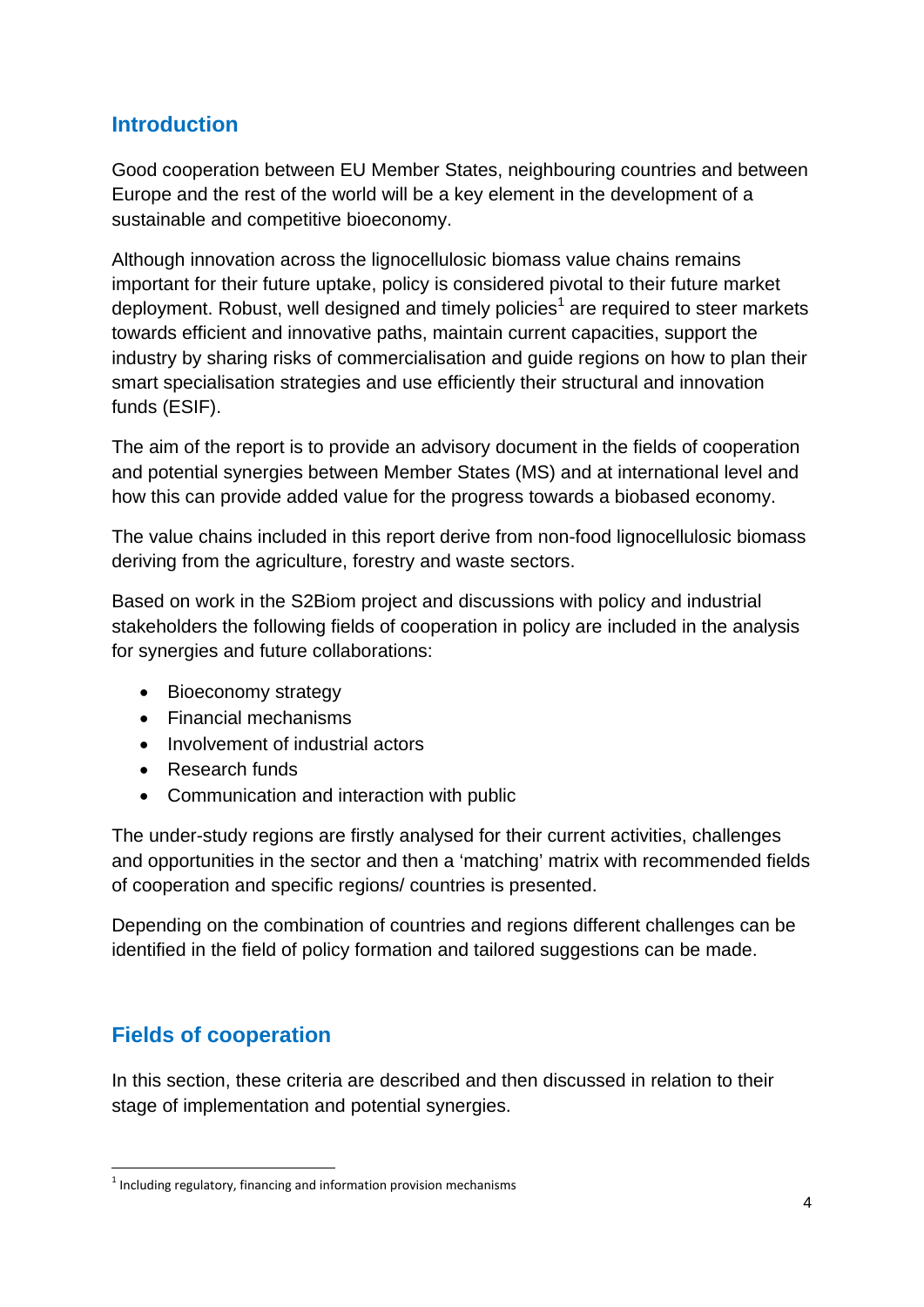#### *Bioeconomy strategy*

The European Union and several Member States have developed bioeconomy strategies which have as primary aim the development of biobased economies with efficient collaboration among the relevant sectors involved as well as biomass exploitation in a resource efficient manner. As expected, these differ in ambition, target sectors and actors involved and consequently there are elements which could be enriched and new fields of cross country/ region collaborations can also be included.

### *Financial mechanisms*

Strong financial mechanisms are required when innovation pathways are involved. Loan guarantees and other risk management tools can be an efficient way to stimulate private debt funding for large scale projects while credit lines and funds can stimulate markets in the smaller scale applications.

### *Involvement of industrial actors*

Fostering the development of a lignocellulosic based bioeconomy requires long term, strong and consistent commitment from both the industry and the governments to share the risks, uptake the innovative components and facilitate their commercialisation.

### *Research funds*

1

Innovation capabilities are an important element for companies to gain and retain competitiveness. The ability to introduce new products and adopt new processes within a shorter lead time is a key competitive advantage<sup>2</sup>, as is the availability of well-educated and trained personnel to run innovative production processes. Thus, the competitiveness of a region can be linked to the strength of research within companies and research institutions that reside in the region.

### *Communication and interaction with public*

Raising awareness, providing clear messages with societal and consumer benefits deriving from bioeconomy and actively engaging with public are considered essential 'pull' mechanisms for the wide acceptance of bio-based materials and products.

 $2$  Guan, J. C., Yam, R.C.M., Mok C.K., and Ma N. (2006) A study of the relationship between competitiveness and technological innovation capability based on DEA models. *European Journal of Operational Research* 170: 971–986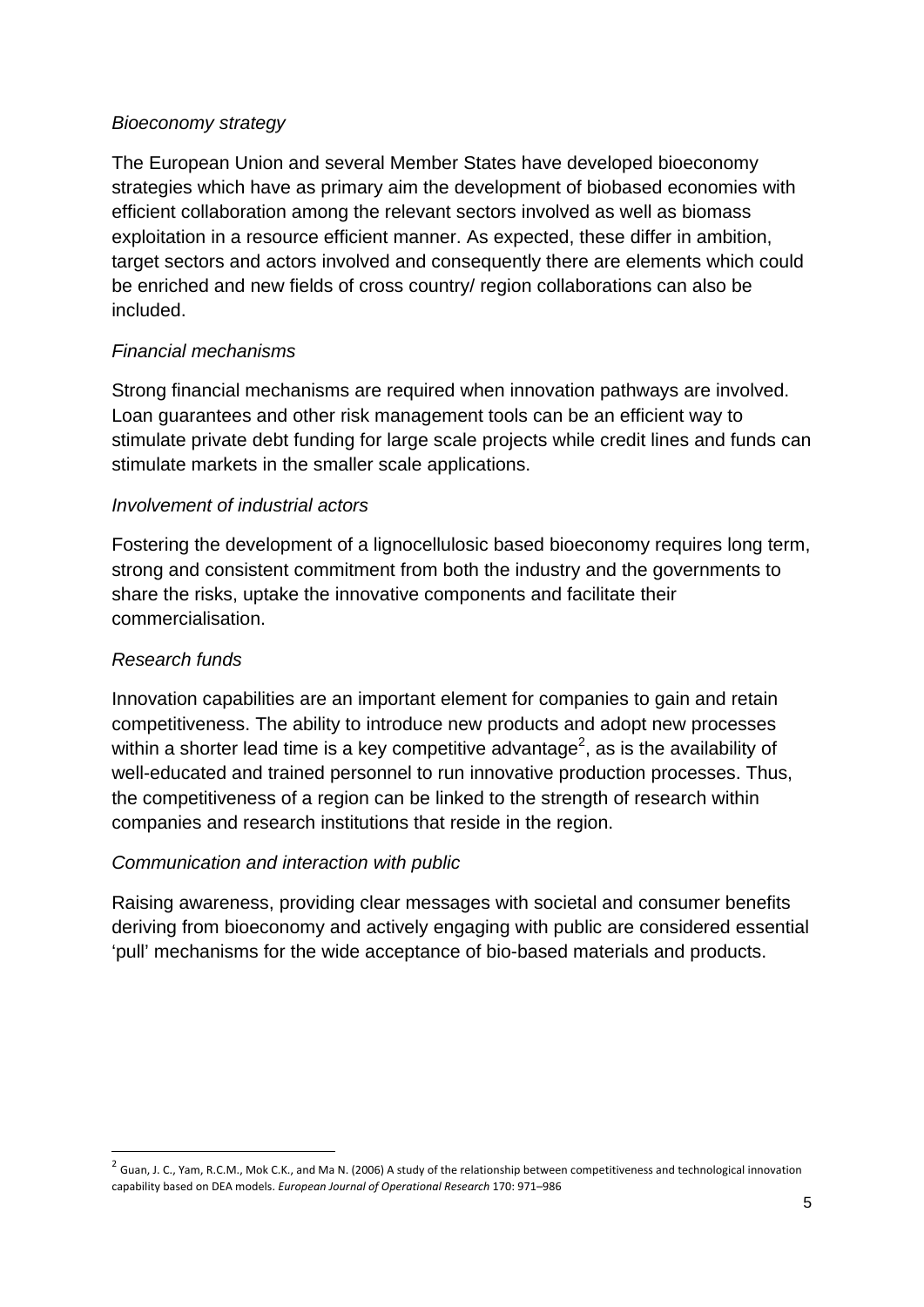# **Cooperation at international level**

## **Current activities**

Even though policy formation for bio-based economy is quite new in most of the EU and Europe as a whole, the continent has several strengths on which it should be able to build to achieve leadership in the development of bio-based products and develop strong co-operations and partnerships. At international level, Europe compares with USA, Brazil and China<sup>3</sup>. There are fields where synergies can be drawn and lessons learnt among the regions. The following table shows the level of activity in the understudy fields categorised as high (green highlight), emerging (amber highlight) and low (grey highlight).

| Table 1 Current activities in policy formation for biobased economy in Europe, USA, Brazil and China |  |  |
|------------------------------------------------------------------------------------------------------|--|--|

|                           | Europe | <b>USA</b> | <b>Brazil</b> | China |
|---------------------------|--------|------------|---------------|-------|
| Bioeconomy strategies     |        |            |               |       |
| Financing mechanisms      |        |            |               |       |
| Involvement of industrial |        |            |               |       |
| actors                    |        |            |               |       |
| Research funds            |        |            |               |       |
| Communication and         |        |            |               |       |
| interaction with public   |        |            |               |       |

### *USA*

The US has, since 2000, demonstrated an interest in the biochemical sector. The Biomass Research and Development Act of 2000 showed the US Government's interest in the conversion of biomass into bio-based industrial products<sup>4</sup> as added value products which can also provide environmental benefits, and promote rural economic development. The U.S. Department of Agriculture (USDA) and U.S. Department of Energy (DOE) coordinated allocation of \$500m of funds in 2002 from the Commodity Credit Corporation, and \$14m each year from 2003-2007.

The 2002 Farm Security and Rural Investment Act introduced the requirement for each Federal agency to, in procuring items, give preference to those composed of the highest percentage of bio-based products practicable. The subsequent scheme is known as the BioPreferred Program, with an expanding list of thousands of biobased chemicals and materials (e.g. cleaners, carpets, lubricants, paints, bed linen, fertilisers, toner cartridges) with minimum biobased contents, all mandated for federal purchasing<sup>5</sup>

<sup>1</sup> <sup>3</sup> E4tech, From the sugar platform to biofuels and biochemicals, final report for EC DG Energy, ENERC/C2/2012/423-1, 2015<br>4 http://www.biopreferred.gov/files/Biomass.pdf<br>5 http://www.biopreferred.gov/BioPreferred/faces/W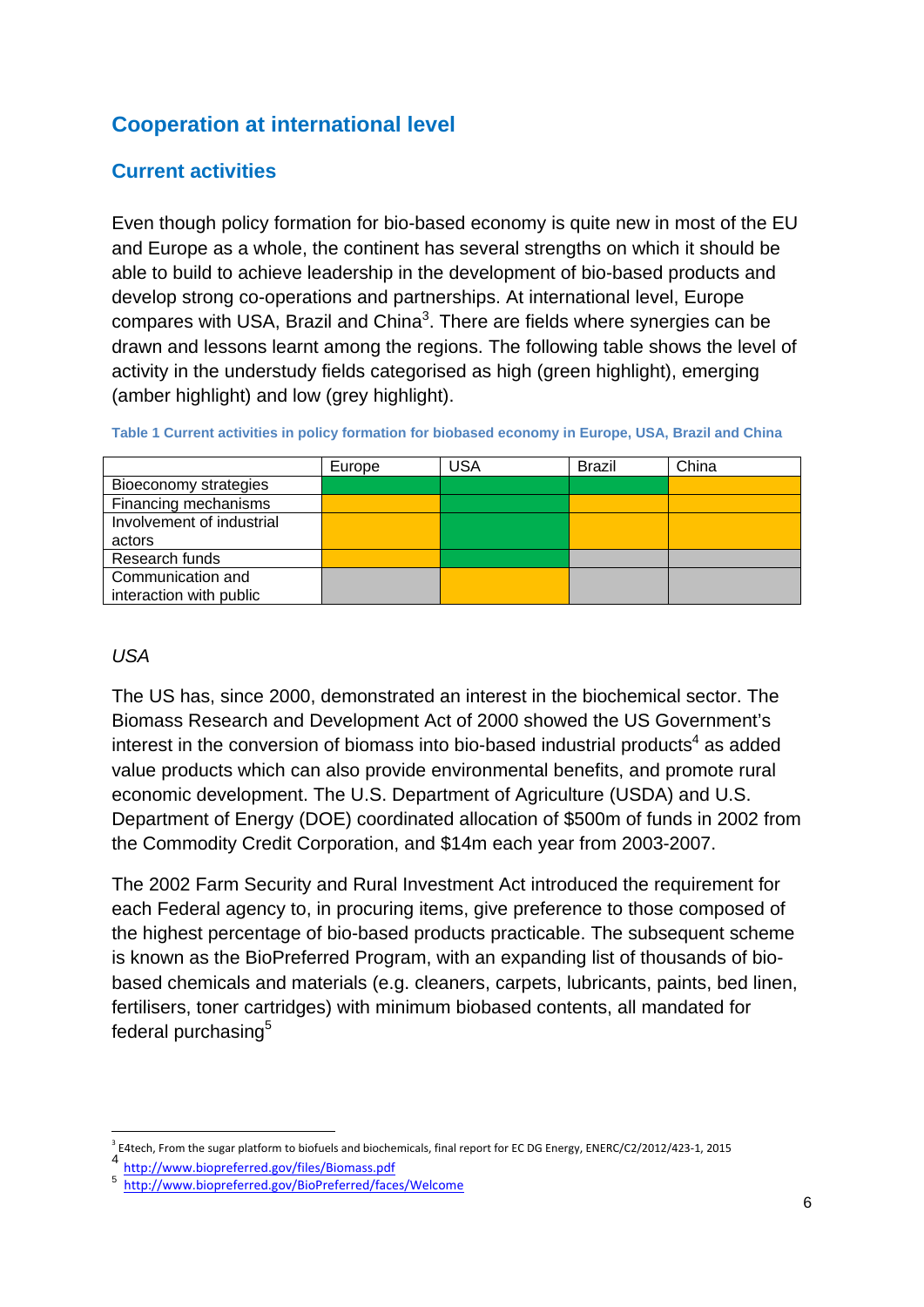The *Energy Policy Act of 2005* (Section 943)<sup>6</sup> supported biofuels and biochemicals by offering small businesses marketing and certification grants. It also established the Renewable Fuel Standard (RFS)<sup>7</sup>. The *Energy Independence and Security Act* (2007) established RFS targets of 36 billion gallons of renewable fuels by 2022, with a cap of 15 billion gallons on corn-biofuels. This policy has been the main driver of the corn ethanol industry in the US, with gasoline vehicles now blending around 10% ethanol in gasoline. The mandated future volumes for cellulosic biofuels are equally significant.

In 2012, the US National Bioeconomy Blueprint was published to reinforce activities around the bioeconomy and bio-based products and defined five strategic objectives for the Bioeconomy. These include supporting R&D investment, facilitating the transition from lab research to market, the development and reformation of regulation to reduce barriers to market entry, updating of training programs, and identification and support of opportunities for the development of public-private partnerships and precompetitive collaborations<sup>8</sup>.

The US Department of Energy Loan Programs Office has developed a very focused Federal Loan Guarantee programme in support of Renewable Energy and Energy Efficiency. This provided access to Loans to various projects, including advanced biofuel demonstration and first commercial plants. To date, the US DOE have supported approximately US\$ 1.4 billion of investment in 29 integrated biorefinery projects, supporting different scale plants with a variety of fuel and chemical outputs (although with a strong focus on LC ethanol and BTL hydrocarbons) $9$ . The DOE are currently undergoing a new Solicitation for another US \$ 2.5 billion of loan guarantees, with a dedicated area to Biofuels including drop-in fuels<sup>10</sup>. In addition, the US Department for Agriculture supports the development of innovative biorefining projects through a dedicated loan programme<sup>11</sup>. The Bio-refinery Assistance Program Guaranteed Loans provides guarantees up to \$250m and the Biomass Crop Assistance Program (BCAP)<sup>12</sup> provides significant financial assistance to owners and operators of agricultural and non-industrial private forest land who wish to establish, produce, and deliver biomass feedstocks. US financing models therefore cover both the downstream conversion plants and upstream feedstocks.

6 http://www.biopreferred.gov/files/EPACTSection943.pdf<br> $\frac{7}{1}$  http://www.epa.gov/oms/fuels/renewablefuels/

1

<sup>8</sup> http://www.whitehouse.gov/sites/default/files/microsites/ostp/national\_bioeconomy\_blueprint\_april\_2012.pdf 9

http://energy.gov/sites/prod/files/2014/07/f17/Renewable%20Energy%20and%20Efficient%20Energy%20Projects%20Solicitation%20FIN AL.pdf

http://energy.gov/sites/prod/files/2014/07/f17/Renewable%20Energy%20and%20Efficient%20Energy%20Projects%20Solicitation%20FIN AL.pdf<br><sup>11</sup> http://www.rurdev.usda.gov/supportdocuments/sc\_9003.pdf

<sup>12</sup> https://www.fsa.usda.gov/FSA/webapp?area=home&subject=ener&topic=bcap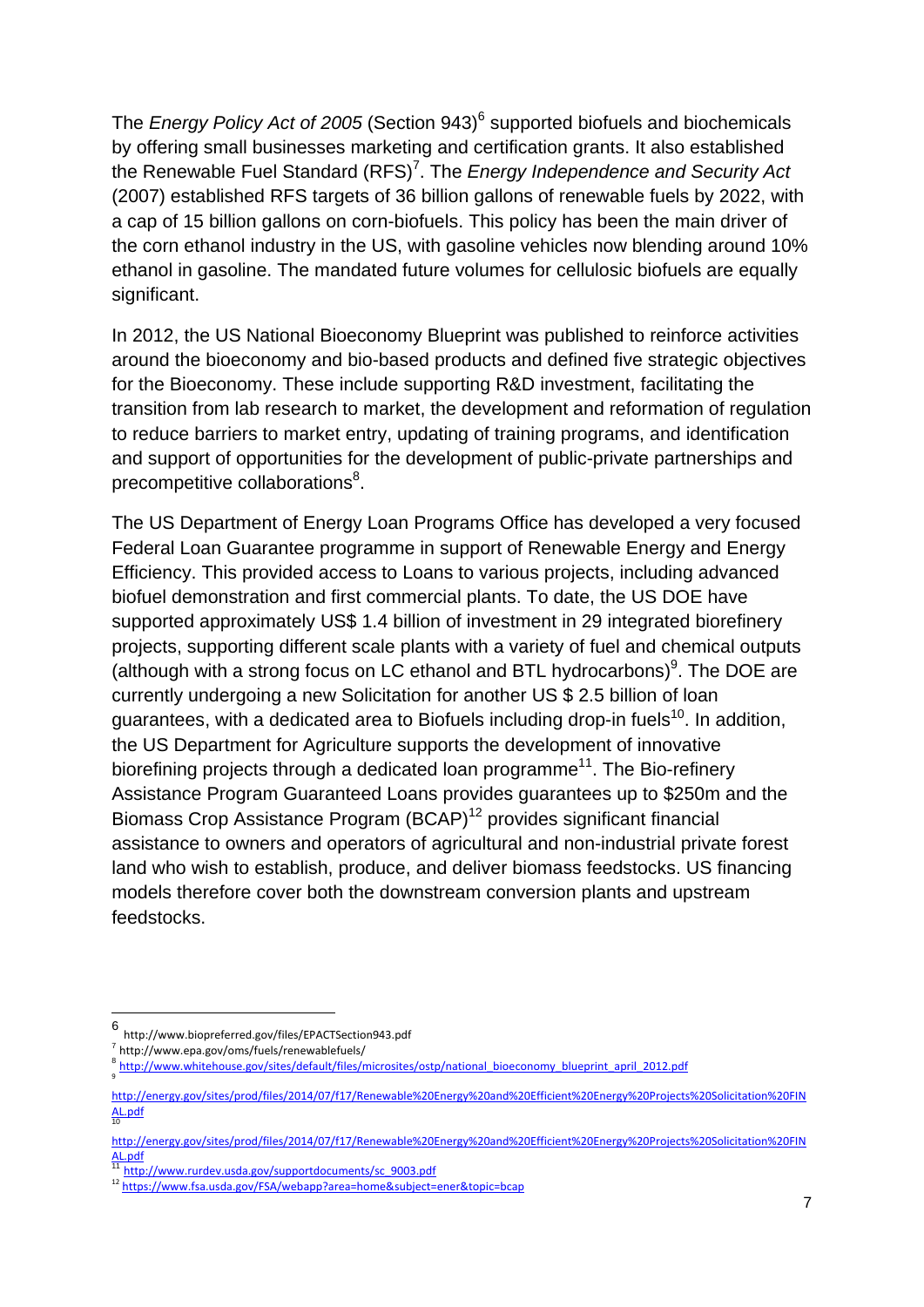### *Brazil*

Brazil is a leading country in biofuel production, due to fuel ethanol blending mandates which were first introduced in the 1930s. This has resulted in flexible fuel cars representing almost 90% of the car park<sup>13</sup>. The current bioethanol mandate has recently been raised to 27.5%, although has fallen in the past, and fossil gasoline remains subsidised in Brazil<sup>14</sup>.

Biotechnology was identified as a national strategic priority in 2003 culminating in the 2007 decree No. 6,041 (Política de Desenvolvimento da Biotecnologia<sup>15</sup>) containing policies regarding R&D support, human capital training and development<sup>16</sup>. A Biotechnology Committee was established comprising 23 Federal level agencies and ministries with the aim of developing Brazil's biotech sectors.

The Brazilian Development Bank (BNDES) is the main financing agent for development in Brazil. Since its foundation in 1952, the BNDES has played a fundamental role in stimulating the expansion of industry and infrastructure in the country. In 2011, the Brazilian government released a national development plan called *Plano Brazil Maior 2011 – 2014<sup>17</sup>* to stimulate the national economy and industry, specifically to develop new technologies and innovation, and to enable Brazil to compete with other world economies including in the biofuels and biochemical sectors<sup>18</sup>. The benefits include tax relief (including certain import tax reliefs) and project finance amongst others. During 2011-2014, the BNDES and the state research-financing agency FINEP funded ~US\$ 450 million to carry out the Joint Plan for Supporting Industrial Technological Innovation in the Sugar-based Energy and Chemical Sectors (PAISS)<sup>19</sup>, <sup>20</sup> focused on second generation bioethanol, new sugarcane products and gasification pathways.

The PAISS was extended in 2014, with an additional ~US\$ 600 million of low interest loans (10 years at 4% interest), plus some grant funding, for  $2014-2018^{21}$ . The bank's investment arm, BNDESPar, has also taken equity stakes in the projects. Many companies have benefitted from the PAISS including GranBio, Solazymes, Bunge, CTC and Abengoa Bioenergy.

In 2013, the *Bioeconomy Brazil agenda<sup>22</sup>* underlined the need to address the gap between the supply of researchers trained in relevant academic fields and the demand for researchers, and proposed supporting the development of a financial

<sup>1</sup> <sup>13</sup> http://www.greenpowerconferences.com/EF/?sSubSystem=Prospectus&sSessionID=5ock61hc8861hb9e006nnml050‐ 12708618&sEventCode=BF1409BR&sDocument=Factsheet <sup>14</sup> http://www.bloomberg.com/news/2014‐09‐03/brazilian‐senate‐approves‐higher‐ethanol‐mandate.html

 $15$  http://www.mct.gov.br/upd\_blob/0016/16386.pdf

<sup>16</sup> Building the Bioeconomy Examining National Biotechnology Industry Development Strategies, A Briefing Paper, April 2014<br><sup>17</sup> http://www.equilibri.net/nuovo/es/node/2041

<sup>&</sup>lt;sup>18</sup> Building the Bioeconomy Examining National Biotechnology Industry Development Strategies, A Briefing Paper, April 2014

<sup>&</sup>lt;sup>19</sup> http://domesticfuel.com/2014/02/17/paiss-program-to-help-brazilian-sugarcane-industry/

<sup>20</sup> http://www.biofuelstp.eu/spm5/pres/kutas.pdf

<sup>21</sup> http://www.biofuelsdigest.com/bdigest/2014/02/18/bndes-approves-618-million-in-loans-for-cane-ethanol-innovation/<br>
22 A Report by Harvard Business Review Analytic Services (2013) BIOECONOMY An Agenda for Brazil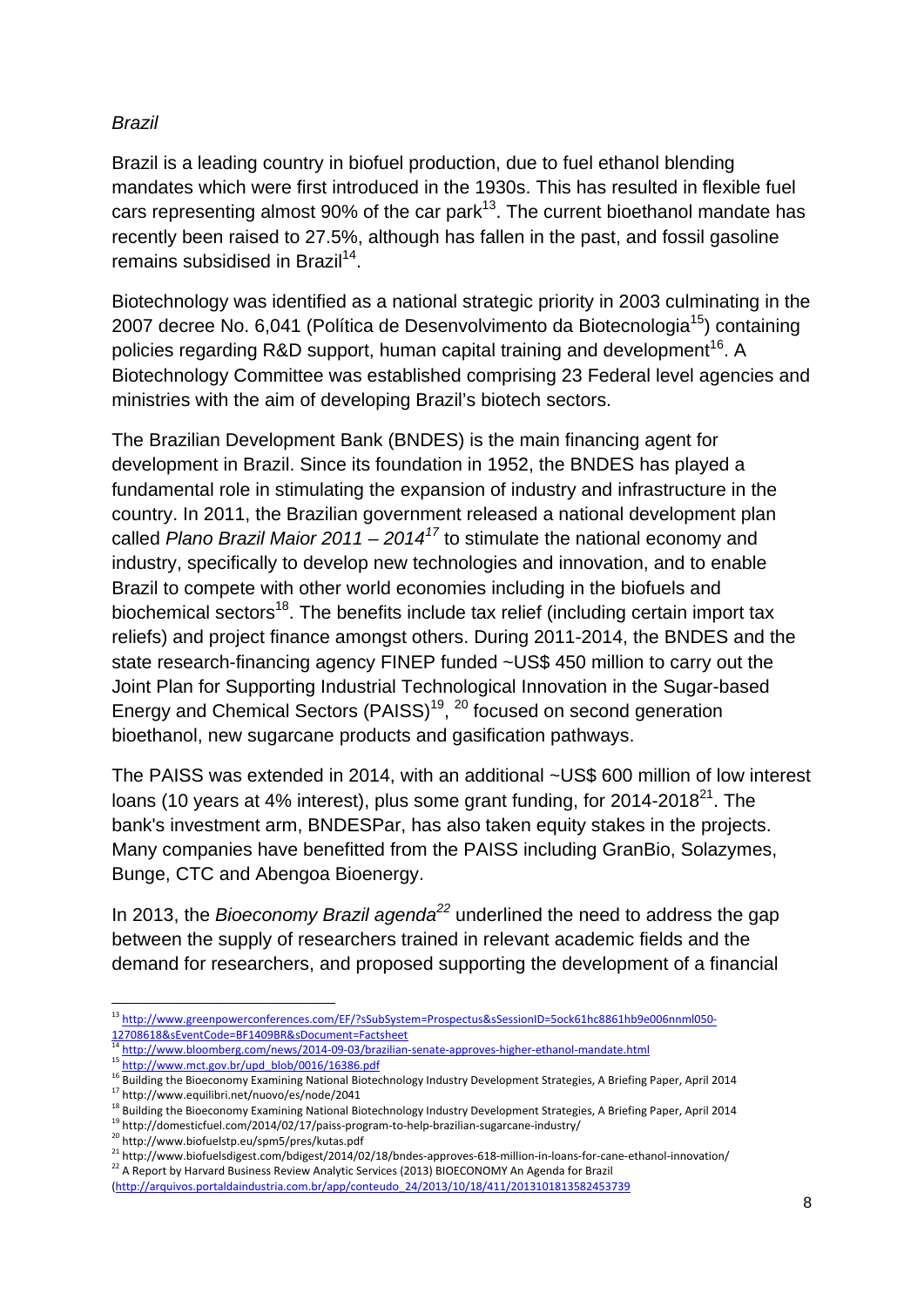system to assist SMEs in the field of technology by establishing a venture capital industry, integrating and reinforcing the operations of BNDES and FINEP, and providing government guarantees for the financing of technological development projects.

### *China*

China shows a great interest in the "biotechnology sector" as a key element for industrial development. Their 11th Renewable Energy Five Year Plan (2006-2010) reiterated ethanol targets of 3 million tonnes for 2010 (with only 1m tonnes allowed from grains), and set guidelines to use marginal land, avoid environmental damage and competition with food and feed – i.e. no increase in grain-based ethanol allowed. Consequently, only 1.8m tonnes of ethanol production were achieved in 2010. China's 12th Five-year Plan (2011-2015) has set a target of 3.5-4m tonnes of ethanol for 2015, with a continued emphasis on marginal lands, non-grain and advanced biofuels. Incentives include funding, tax rebates and investment grants.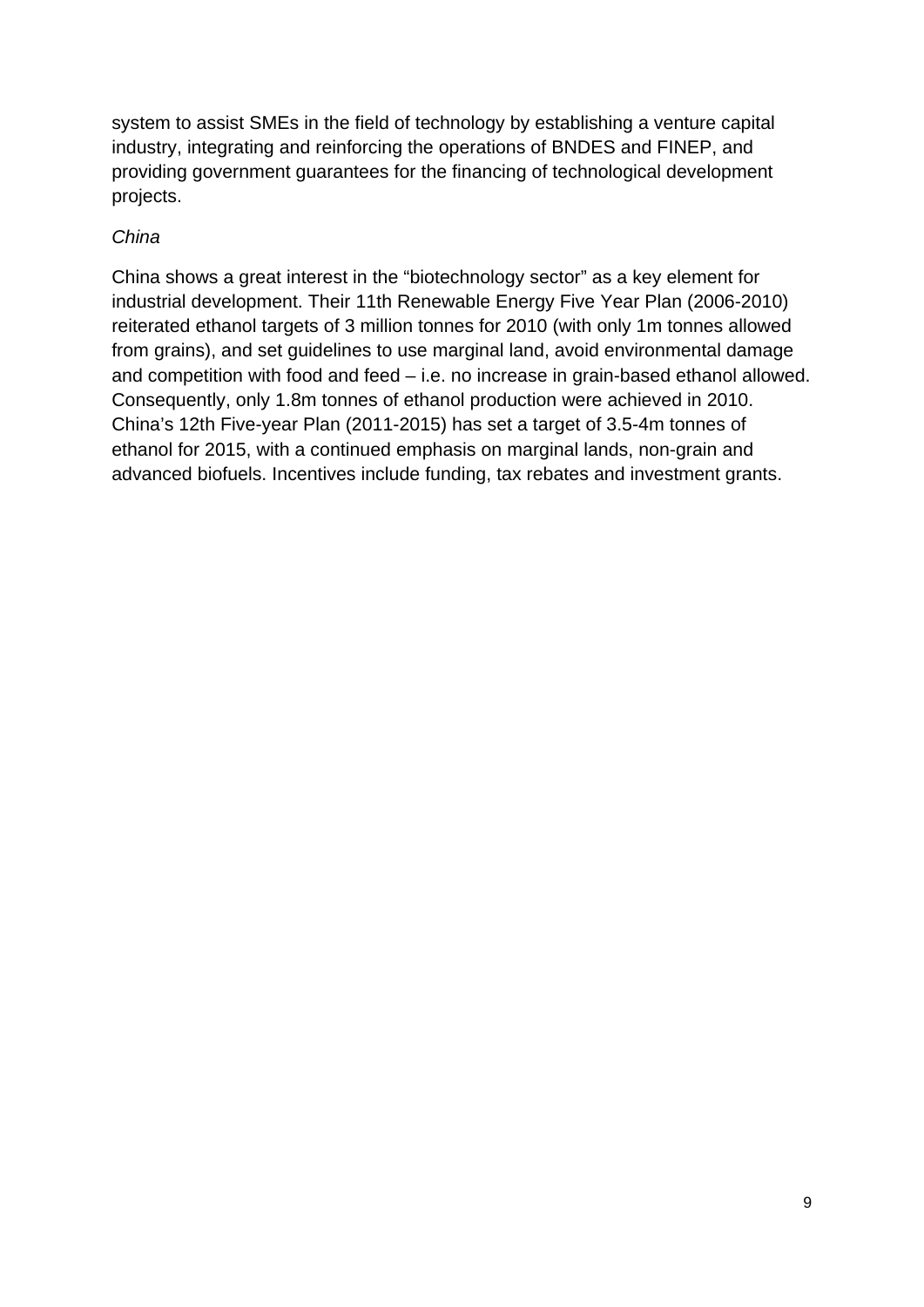# **Challenges & Opportunities**

Despite the detected progress in formulating policy mechanisms for the bio-based economy there are still important challenges with respective opportunities which must be addressed till 2030. These derive from the variety of sectors involvedsometimes with conflicting interests, the complex value chains, the active engagement of industrial actors and the state of the economy which shapes the prioritisation of available funds. Table 2 below provides an overview for Europe, USA, China and Brazil categorised in the main fields analysed in this report.

**Table 2 Challenges and opportunities for the development of bioeconomy in Europe, USA, China and Brazil** 

|                                                     | Challenges                                                                                                                  | Opportunities                                                                                                                                                                                                                                                                                                                                   |
|-----------------------------------------------------|-----------------------------------------------------------------------------------------------------------------------------|-------------------------------------------------------------------------------------------------------------------------------------------------------------------------------------------------------------------------------------------------------------------------------------------------------------------------------------------------|
| Bioeconomy<br>strategies                            | Consistent framework for<br>biobased economy allowing<br>for cross sectorial integration<br>and new product<br>developments | Create the framework conditions for mobilising waste and<br>residual streams, defining standards, working out logistics<br>and specifying workable arrangements for pre-processing<br>Develop "green public procurement" policies promoting<br>biobased products                                                                                |
|                                                     | No uniform standardisation,<br>certification and labelling<br>procedures for biobased<br>products                           | Develop tailored standards for feedstock and product<br>sustainability, biodegradability, biobased content, etc.<br>Brand biobased products through ecolabeling<br>Facilitate harmonisation in ecolabeling activities                                                                                                                           |
|                                                     | Knowledge transfer and<br>information exchange at<br>international level                                                    | Develop thematic bioeconomy 'knowledge' platforms to<br>facilitate knowledge exchange (methodologies, indicators,<br>open access data) and information provision to research<br>and industry for collaboration options.                                                                                                                         |
| Financing<br>mechanisms                             | Ensure adequate public<br>support for scale-up activities                                                                   | Introduce financial incentives for biobased products<br>Invest in infrastructure at pilot and demonstration scale to<br>bring innovative ideas to market<br>Promote funding support for trials at dedicated pilot plant<br>facilities<br>Shift barriers affecting biobased materials and products in<br>market, development and trade policies. |
|                                                     | Limited access to finance for<br>spin-offs, start-ups and<br><b>SMEs</b>                                                    | Setting up funding programmes and innovation awards for<br>bio-entrepreneurship<br>Development of demonstration projects as proof of<br>concept and flagship projects<br>Setting up of specific funding programmes targeted to<br>innovative SME's                                                                                              |
| Involvement<br>of industrial<br>actors              | Maintain<br>interest,<br>ensure<br>active involvement and long<br>commitment<br>from<br>term<br>industrial actors           | Create stable policy and financing conditions to facilitate<br>stronger engagement from the industry                                                                                                                                                                                                                                            |
|                                                     | Facilitate industrial<br>operations at international<br>level; among continents                                             | Introduce flexible support solutions for industrial actors<br>operating across continents and reduce administrative<br>steps.<br>Organise annual industrial forums focused on financing<br>and policy issues                                                                                                                                    |
| Research<br>funds                                   | Limited availability of public<br>R&D funding                                                                               | Increasing R&D funding, national and regional level is<br>necessary to pioneer public research in collaboration with<br>the industrial sector in a co-funding scheme.                                                                                                                                                                           |
| Communicati<br>on and<br>interaction<br>with public | Public awareness:<br>advantages of biobased<br>products are not visible<br>enough                                           | Organise targeted campaigns                                                                                                                                                                                                                                                                                                                     |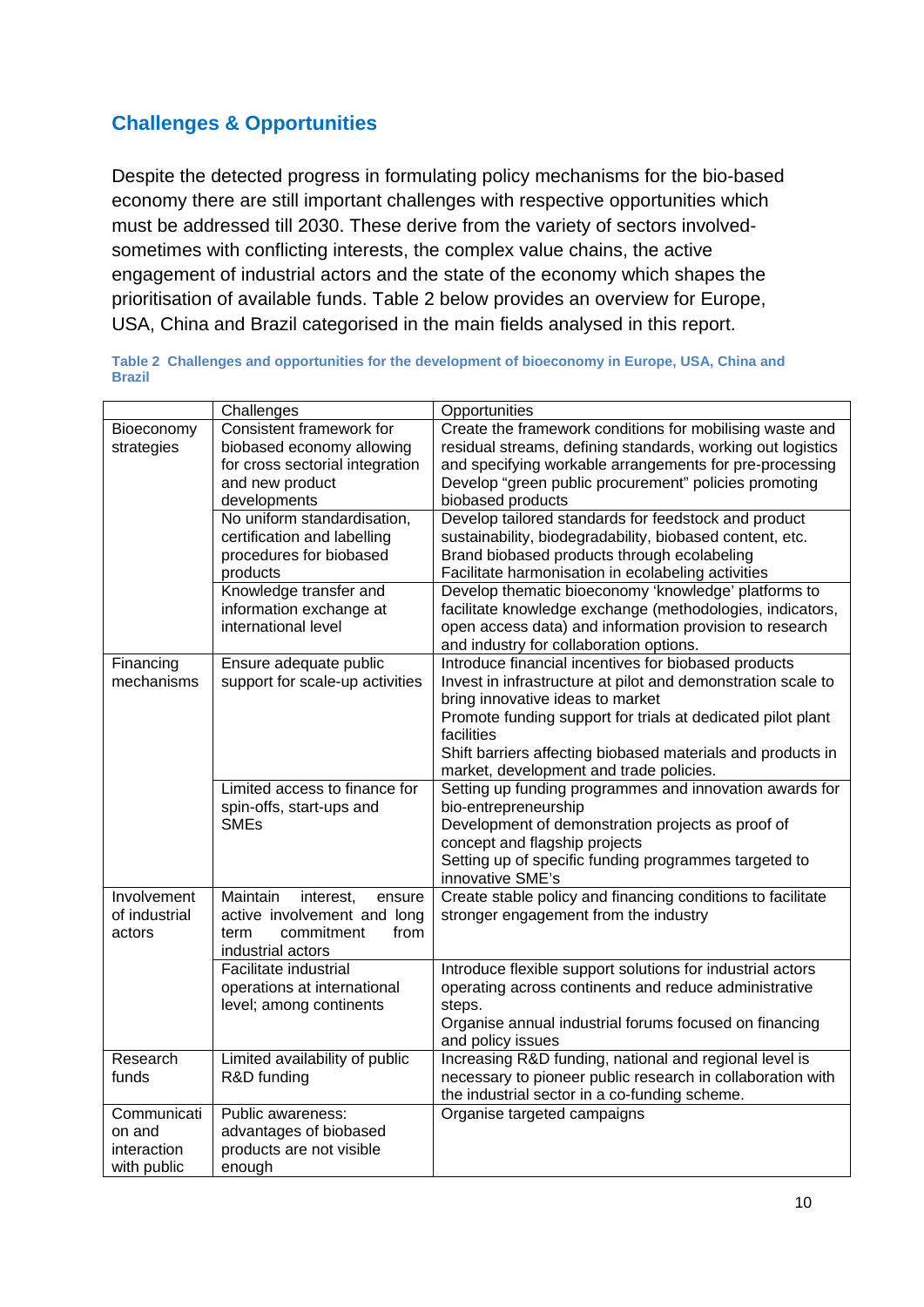# **Suggestions for collaboration**

Table 3 below ranks the compared regions for their performance in the policy areas mentioned above. They are further grouped as high (green highlight), emerging (amber highlight) and low (grey highlight). The ones with low ranking can benefit from the ones with high in the respective fields.

|                                                  | Europe | <b>USA</b> | <b>Brazil</b> | China |
|--------------------------------------------------|--------|------------|---------------|-------|
| <b>Bioeconomy strategies</b>                     |        |            |               |       |
| Sustainability                                   |        |            |               |       |
| Standardisation                                  |        |            |               |       |
| Green procurement                                |        |            |               |       |
| Ecolabelling                                     |        |            |               |       |
| <b>Financing mechanisms</b>                      |        |            |               |       |
| Public support                                   |        |            |               |       |
| Access to finance                                |        |            |               |       |
| <b>Involvement of industrial actors</b>          |        |            |               |       |
| Joint Technological Ventures                     |        |            |               |       |
| <b>Public Private Partnerships</b>               |        |            |               |       |
| <b>Research funds</b>                            |        |            |               |       |
| Funds for large scale                            |        |            |               |       |
| demonstration                                    |        |            |               |       |
| Funds for 'flagship' projects                    |        |            |               |       |
| <b>Communication and interaction with public</b> |        |            |               |       |
| Public awareness activities                      |        |            |               |       |

**Table 3 Suggestions for future collaboration in the non- food bio-based economy at international level** 

The USA has clearly a more refined and detailed policy framework which places biobased economy in the focus of several sectors and implements a variety of policy mechanisms to facilitate its implementation. As such, lessons can be learnt from them and their trajectory during the last ten years.

Europe, with EU leading, as expected, while neighbouring countries follow as part of political ambitions and agreements with the Union, has placed strong efforts in sustainability, standardisation and the formation of Public Private Partnerships in the field of biobased economy. This is evident from the recent European Bio-Based Industries<sup>23</sup>,<sup>24</sup> public-private partnership with budget 3 billion Euro /1 billion Euro from industry and EU respectively over the period 2014-2021.

Brazil and China have still low progress in the development of cross sectoral bioeconomy strategies, access to finance is difficult and respectively Public Private Partnerships and funds for flagship projects are lacking behind. Similarly communication and interactions with public are low.

1

<sup>&</sup>lt;sup>23</sup> BBI (2016). Biobased Industries Initiative. http://www.bbi-europe.eu/<br><sup>24</sup> http://biconsortium.eu/sites/biconsortium.eu/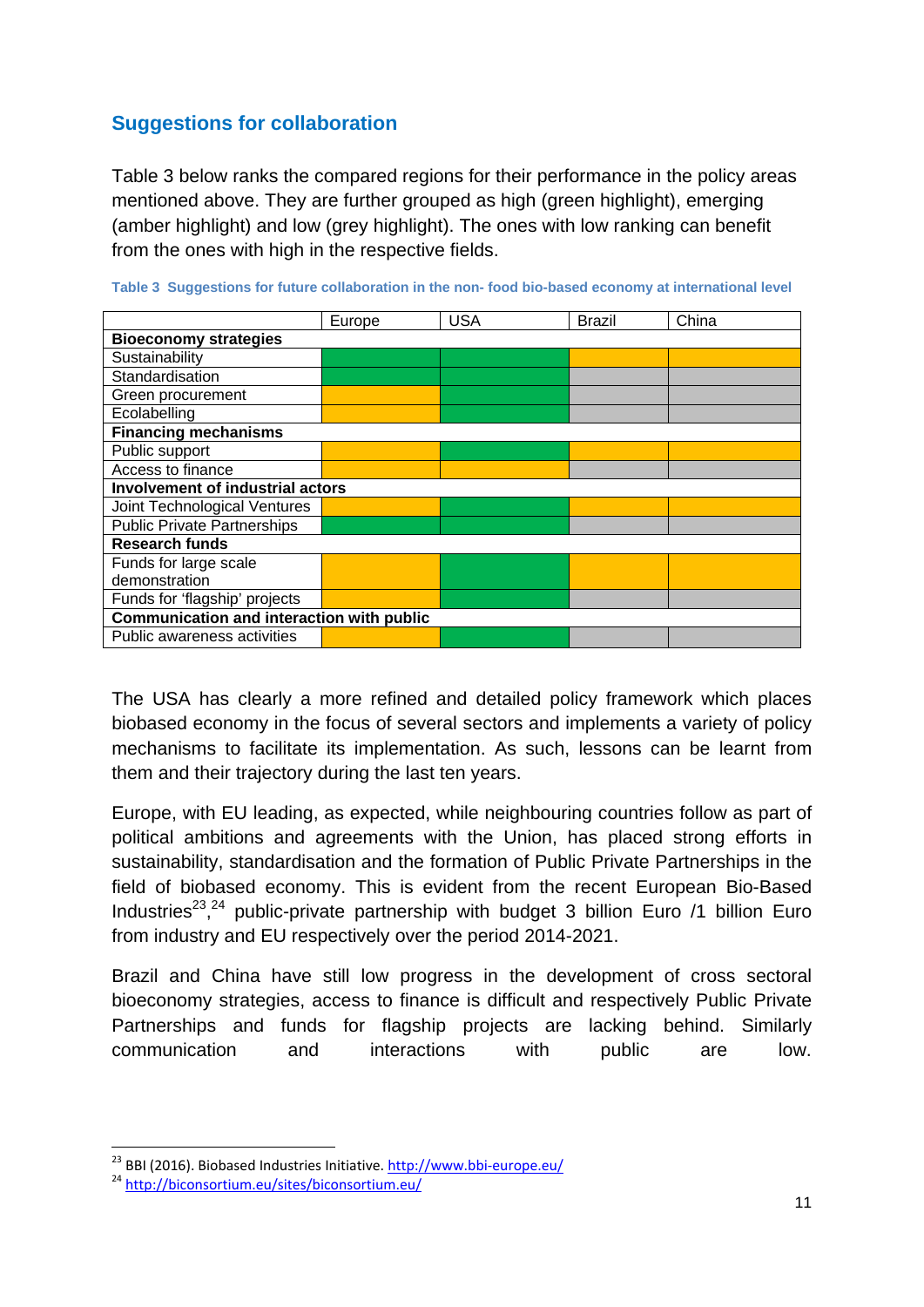# **Cooperation among European countries**

The level of development in the field of policy making for bioeconomy among European countries is highly variant with Belgium, Denmark, Finland, Germany, Italy, the Netherlands, Spain, Sweden and the UK paving the way with national and or regional bioeconomy strategies and financing measures including the use of structural funds  $(ESIF<sup>25</sup>)$ .

<sup>1</sup> <sup>25</sup> http://ec.europa.eu/regional\_policy/en/funding/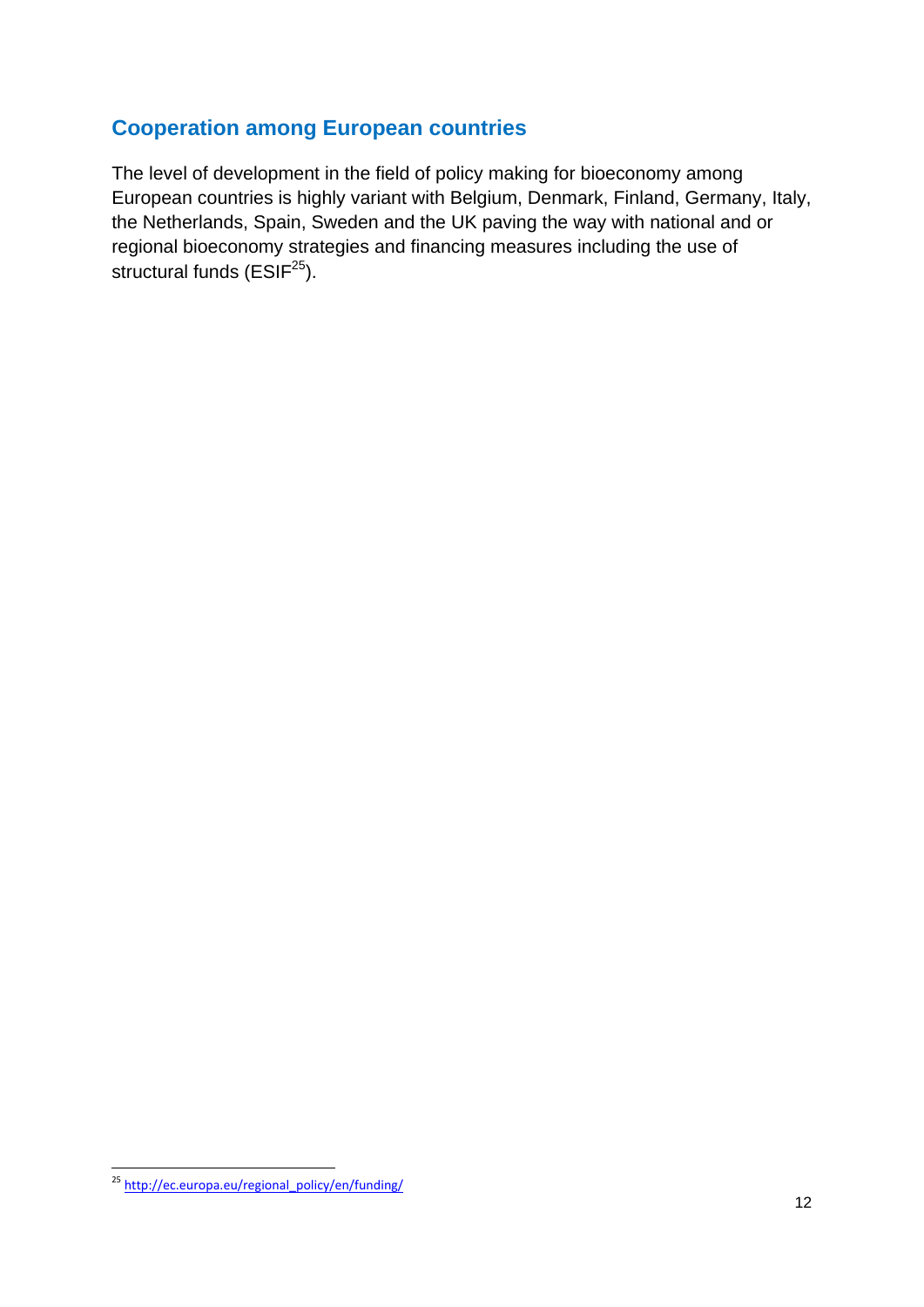# **Current activities**

The following table shows the level of activity in the understudy fields categorised as high (green highlight), emerging (amber highlight) and low (grey highlight).

| <b>AL</b><br>AU<br>BA<br><b>Regional: Flanders</b><br>BE<br>BG<br>${\sf CY}$<br>${\sf CZ}$<br><b>National</b><br>DE<br>Regional:<br><b>Central Denmark</b><br>DK<br>EE<br>Regional:<br>ESIFs in: Asturias,<br>Castilla-León<br>Extremadura<br>Navarra<br>ES<br>Navarra<br>National<br><b>ESIFs in all</b><br>Regional: Oulu, South<br>Ostrobothnia; Central<br>Finland, North Karelia,<br>Kainuu, Satakunta<br>FI.<br>National<br><b>ESIFs in:</b><br><b>Lower Normandy</b><br>FR<br>${\sf GR}$<br>${\sf HR}$<br>HU<br>Regional:<br><b>ESIFs</b><br>Lombardy, Basilicata<br>$\mathbf{I}$<br>National<br>IE<br>KS<br>${\sf L}{\sf V}$<br>LT<br>LUX<br><b>MD</b><br>ME<br><b>MLT</b><br><b>ESIFs</b><br><b>Regional: Gelderland</b><br><b>NL</b><br><b>ESIFs in Lodzkie</b><br>PL<br>${\sf PT}$<br><b>RO</b><br><b>RS</b><br>SK<br>SI<br><b>ESIFs</b><br>Regional:<br>North Sweden,<br><b>Ostergotland (East</b><br>$\sf S$<br>Sweden), Varmland<br>Regional: Scotland,<br><b>ESIFs</b><br><b>Wales</b><br>UK | Bioeconomy strategies<br>(N-national or R-regional) | Financing mechanisms<br>(European Structural &<br>Investment Funds- ESIF) | Involvement<br>of industry | Research funds | Communication<br>with public |
|-------------------------------------------------------------------------------------------------------------------------------------------------------------------------------------------------------------------------------------------------------------------------------------------------------------------------------------------------------------------------------------------------------------------------------------------------------------------------------------------------------------------------------------------------------------------------------------------------------------------------------------------------------------------------------------------------------------------------------------------------------------------------------------------------------------------------------------------------------------------------------------------------------------------------------------------------------------------------------------------------------------|-----------------------------------------------------|---------------------------------------------------------------------------|----------------------------|----------------|------------------------------|
|                                                                                                                                                                                                                                                                                                                                                                                                                                                                                                                                                                                                                                                                                                                                                                                                                                                                                                                                                                                                             |                                                     |                                                                           |                            |                |                              |
|                                                                                                                                                                                                                                                                                                                                                                                                                                                                                                                                                                                                                                                                                                                                                                                                                                                                                                                                                                                                             |                                                     |                                                                           |                            |                |                              |
|                                                                                                                                                                                                                                                                                                                                                                                                                                                                                                                                                                                                                                                                                                                                                                                                                                                                                                                                                                                                             |                                                     |                                                                           |                            |                |                              |
|                                                                                                                                                                                                                                                                                                                                                                                                                                                                                                                                                                                                                                                                                                                                                                                                                                                                                                                                                                                                             |                                                     |                                                                           |                            |                |                              |
|                                                                                                                                                                                                                                                                                                                                                                                                                                                                                                                                                                                                                                                                                                                                                                                                                                                                                                                                                                                                             |                                                     |                                                                           |                            |                |                              |
|                                                                                                                                                                                                                                                                                                                                                                                                                                                                                                                                                                                                                                                                                                                                                                                                                                                                                                                                                                                                             |                                                     |                                                                           |                            |                |                              |
|                                                                                                                                                                                                                                                                                                                                                                                                                                                                                                                                                                                                                                                                                                                                                                                                                                                                                                                                                                                                             |                                                     |                                                                           |                            |                |                              |
|                                                                                                                                                                                                                                                                                                                                                                                                                                                                                                                                                                                                                                                                                                                                                                                                                                                                                                                                                                                                             |                                                     |                                                                           |                            |                |                              |
|                                                                                                                                                                                                                                                                                                                                                                                                                                                                                                                                                                                                                                                                                                                                                                                                                                                                                                                                                                                                             |                                                     |                                                                           |                            |                |                              |
|                                                                                                                                                                                                                                                                                                                                                                                                                                                                                                                                                                                                                                                                                                                                                                                                                                                                                                                                                                                                             |                                                     |                                                                           |                            |                |                              |
|                                                                                                                                                                                                                                                                                                                                                                                                                                                                                                                                                                                                                                                                                                                                                                                                                                                                                                                                                                                                             |                                                     |                                                                           |                            |                |                              |
|                                                                                                                                                                                                                                                                                                                                                                                                                                                                                                                                                                                                                                                                                                                                                                                                                                                                                                                                                                                                             |                                                     |                                                                           |                            |                |                              |
|                                                                                                                                                                                                                                                                                                                                                                                                                                                                                                                                                                                                                                                                                                                                                                                                                                                                                                                                                                                                             |                                                     |                                                                           |                            |                |                              |
|                                                                                                                                                                                                                                                                                                                                                                                                                                                                                                                                                                                                                                                                                                                                                                                                                                                                                                                                                                                                             |                                                     |                                                                           |                            |                |                              |
|                                                                                                                                                                                                                                                                                                                                                                                                                                                                                                                                                                                                                                                                                                                                                                                                                                                                                                                                                                                                             |                                                     |                                                                           |                            |                |                              |
|                                                                                                                                                                                                                                                                                                                                                                                                                                                                                                                                                                                                                                                                                                                                                                                                                                                                                                                                                                                                             |                                                     |                                                                           |                            |                |                              |
|                                                                                                                                                                                                                                                                                                                                                                                                                                                                                                                                                                                                                                                                                                                                                                                                                                                                                                                                                                                                             |                                                     |                                                                           |                            |                |                              |
|                                                                                                                                                                                                                                                                                                                                                                                                                                                                                                                                                                                                                                                                                                                                                                                                                                                                                                                                                                                                             |                                                     |                                                                           |                            |                |                              |
|                                                                                                                                                                                                                                                                                                                                                                                                                                                                                                                                                                                                                                                                                                                                                                                                                                                                                                                                                                                                             |                                                     |                                                                           |                            |                |                              |
|                                                                                                                                                                                                                                                                                                                                                                                                                                                                                                                                                                                                                                                                                                                                                                                                                                                                                                                                                                                                             |                                                     |                                                                           |                            |                |                              |
|                                                                                                                                                                                                                                                                                                                                                                                                                                                                                                                                                                                                                                                                                                                                                                                                                                                                                                                                                                                                             |                                                     |                                                                           |                            |                |                              |
|                                                                                                                                                                                                                                                                                                                                                                                                                                                                                                                                                                                                                                                                                                                                                                                                                                                                                                                                                                                                             |                                                     |                                                                           |                            |                |                              |
|                                                                                                                                                                                                                                                                                                                                                                                                                                                                                                                                                                                                                                                                                                                                                                                                                                                                                                                                                                                                             |                                                     |                                                                           |                            |                |                              |
|                                                                                                                                                                                                                                                                                                                                                                                                                                                                                                                                                                                                                                                                                                                                                                                                                                                                                                                                                                                                             |                                                     |                                                                           |                            |                |                              |
|                                                                                                                                                                                                                                                                                                                                                                                                                                                                                                                                                                                                                                                                                                                                                                                                                                                                                                                                                                                                             |                                                     |                                                                           |                            |                |                              |
|                                                                                                                                                                                                                                                                                                                                                                                                                                                                                                                                                                                                                                                                                                                                                                                                                                                                                                                                                                                                             |                                                     |                                                                           |                            |                |                              |
|                                                                                                                                                                                                                                                                                                                                                                                                                                                                                                                                                                                                                                                                                                                                                                                                                                                                                                                                                                                                             |                                                     |                                                                           |                            |                |                              |
|                                                                                                                                                                                                                                                                                                                                                                                                                                                                                                                                                                                                                                                                                                                                                                                                                                                                                                                                                                                                             |                                                     |                                                                           |                            |                |                              |
|                                                                                                                                                                                                                                                                                                                                                                                                                                                                                                                                                                                                                                                                                                                                                                                                                                                                                                                                                                                                             |                                                     |                                                                           |                            |                |                              |
|                                                                                                                                                                                                                                                                                                                                                                                                                                                                                                                                                                                                                                                                                                                                                                                                                                                                                                                                                                                                             |                                                     |                                                                           |                            |                |                              |
|                                                                                                                                                                                                                                                                                                                                                                                                                                                                                                                                                                                                                                                                                                                                                                                                                                                                                                                                                                                                             |                                                     |                                                                           |                            |                |                              |
|                                                                                                                                                                                                                                                                                                                                                                                                                                                                                                                                                                                                                                                                                                                                                                                                                                                                                                                                                                                                             |                                                     |                                                                           |                            |                |                              |
|                                                                                                                                                                                                                                                                                                                                                                                                                                                                                                                                                                                                                                                                                                                                                                                                                                                                                                                                                                                                             |                                                     |                                                                           |                            |                |                              |
|                                                                                                                                                                                                                                                                                                                                                                                                                                                                                                                                                                                                                                                                                                                                                                                                                                                                                                                                                                                                             |                                                     |                                                                           |                            |                |                              |
|                                                                                                                                                                                                                                                                                                                                                                                                                                                                                                                                                                                                                                                                                                                                                                                                                                                                                                                                                                                                             |                                                     |                                                                           |                            |                |                              |
|                                                                                                                                                                                                                                                                                                                                                                                                                                                                                                                                                                                                                                                                                                                                                                                                                                                                                                                                                                                                             |                                                     |                                                                           |                            |                |                              |
|                                                                                                                                                                                                                                                                                                                                                                                                                                                                                                                                                                                                                                                                                                                                                                                                                                                                                                                                                                                                             |                                                     |                                                                           |                            |                |                              |
|                                                                                                                                                                                                                                                                                                                                                                                                                                                                                                                                                                                                                                                                                                                                                                                                                                                                                                                                                                                                             |                                                     |                                                                           |                            |                |                              |
|                                                                                                                                                                                                                                                                                                                                                                                                                                                                                                                                                                                                                                                                                                                                                                                                                                                                                                                                                                                                             |                                                     |                                                                           |                            |                |                              |
|                                                                                                                                                                                                                                                                                                                                                                                                                                                                                                                                                                                                                                                                                                                                                                                                                                                                                                                                                                                                             |                                                     |                                                                           |                            |                |                              |
|                                                                                                                                                                                                                                                                                                                                                                                                                                                                                                                                                                                                                                                                                                                                                                                                                                                                                                                                                                                                             |                                                     |                                                                           |                            |                |                              |
|                                                                                                                                                                                                                                                                                                                                                                                                                                                                                                                                                                                                                                                                                                                                                                                                                                                                                                                                                                                                             |                                                     |                                                                           |                            |                |                              |
|                                                                                                                                                                                                                                                                                                                                                                                                                                                                                                                                                                                                                                                                                                                                                                                                                                                                                                                                                                                                             |                                                     |                                                                           |                            |                |                              |

**Table 4 Current activities in policy formation for biobased economy in European countries**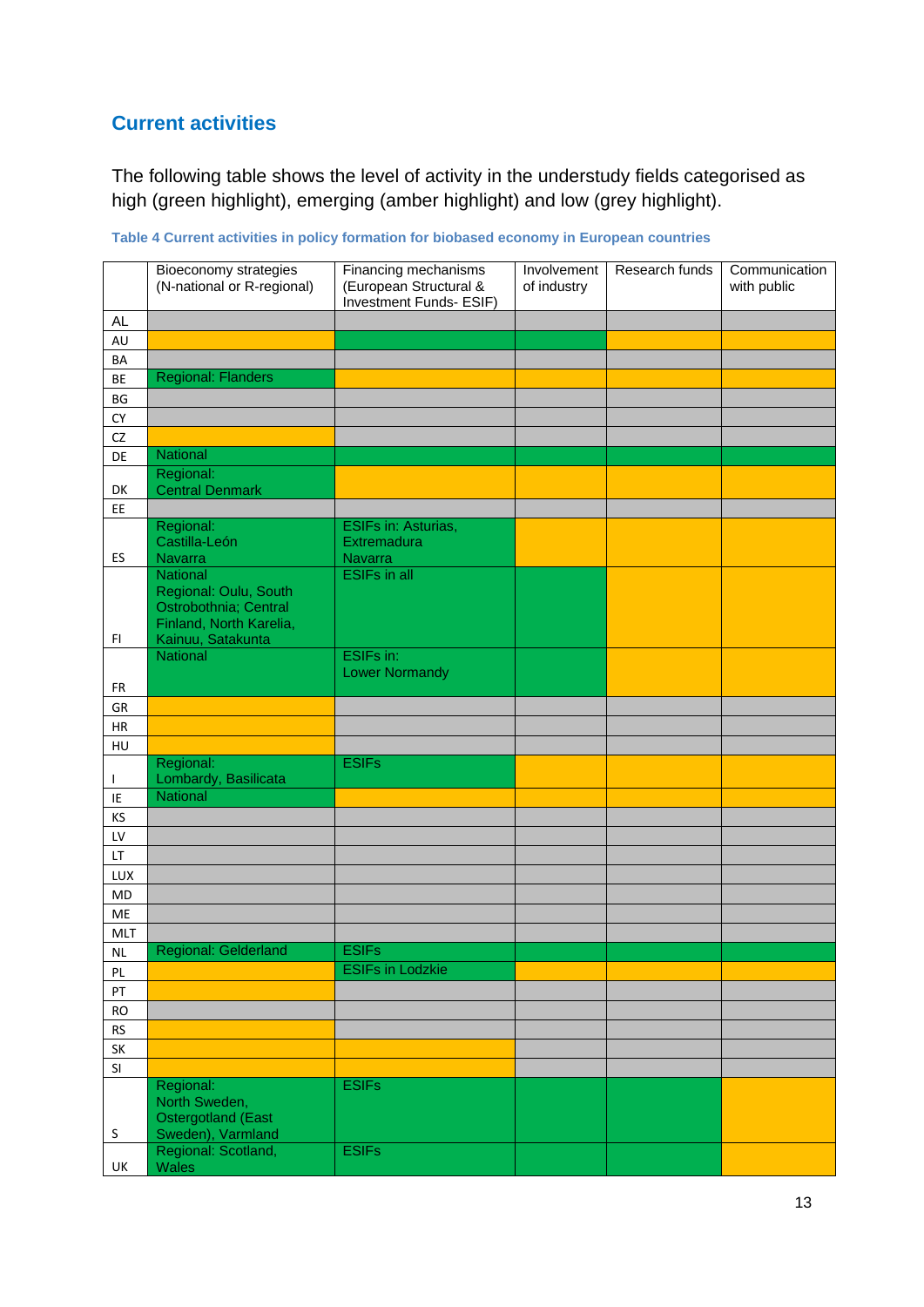### **Germany**

#### **National Bio-economy Research Strategy 2030**

In 2010, The German Federal Ministry for Education and Research published the "National Research Strategy BioEconomy 2030: Our Route towards a biobased economy<sup>26</sup>". The central objective is the optimal utilisation of the chances created by the knowledge-based bioeconomy, and to translate these into enduring economic growth. The research strategy lays out five priority fields of action for further development towards a knowledge-based, internationally competitive bioeconomy: global food security, sustainable agricultural production, healthy and safe foods, the industrial application of renewable resources, and the development of biomassbased energy carriers. The National Research Strategy BioEconomy 2030 identifies the measures that are required for each of these fields, and defines priority areas for the coming years, and adaptations to current developments, in the sense of a learning programme.

The Bio-economy Research and Technology Council (BioÖkonomieRat<sup>27</sup>), was funded jointly by the German Ministry of Education and Research and the Ministry of Food, Agriculture and Consumer Protection, and is an independent advisory body to the German government for all matters relating to bio-economy. The Council is made up of experts from university and non-university research institutes, the federal government's own departmental research, and from research in the private sector. The first work phase (2009-2012) has been completed. The tasks were

- to provide a thorough overview of the area of bioeconomy, and the opportunities and prospects from a scientific and economic perspective of research in the area of the bioeconomy. In 2010, the Council published its analytical "Bio-economy Innovation Report<sup>28</sup>", placing emphasis on increasing biomass yield volumes and more efficient production processes in the food and energy sectors.
- to develop scientifically-founded recommendations for strategic measures to improve the environment for innovative research, technological development, and the introduction of products to the market. The report "Combine disciplines, improve parameters, seek out international partnership<sup>29</sup>" suggested for a restructuring of research funding and recommended incentive systems for private investment. in its report "Priorities in Bio-economic Research<sup>30</sup>", the BioEconomy Council defined the priorities with regard to relevance and urgency of the research topics identified in its report "Bio-

<sup>&</sup>lt;sup>26</sup> http://www.bmbf.de/pub/bioeconomy 2030.pdf

<sup>27&</sup>lt;br>http://www.biooekonomierat.de/<br>28 http://www.biooekonomierat.de/reports.html?file=files/downloads/092010/bio-economy-innovation-report-2010.pdf<br>29 http://www.biooekonomierat.de/files/downloads/presse/BOER-Empfehlungen20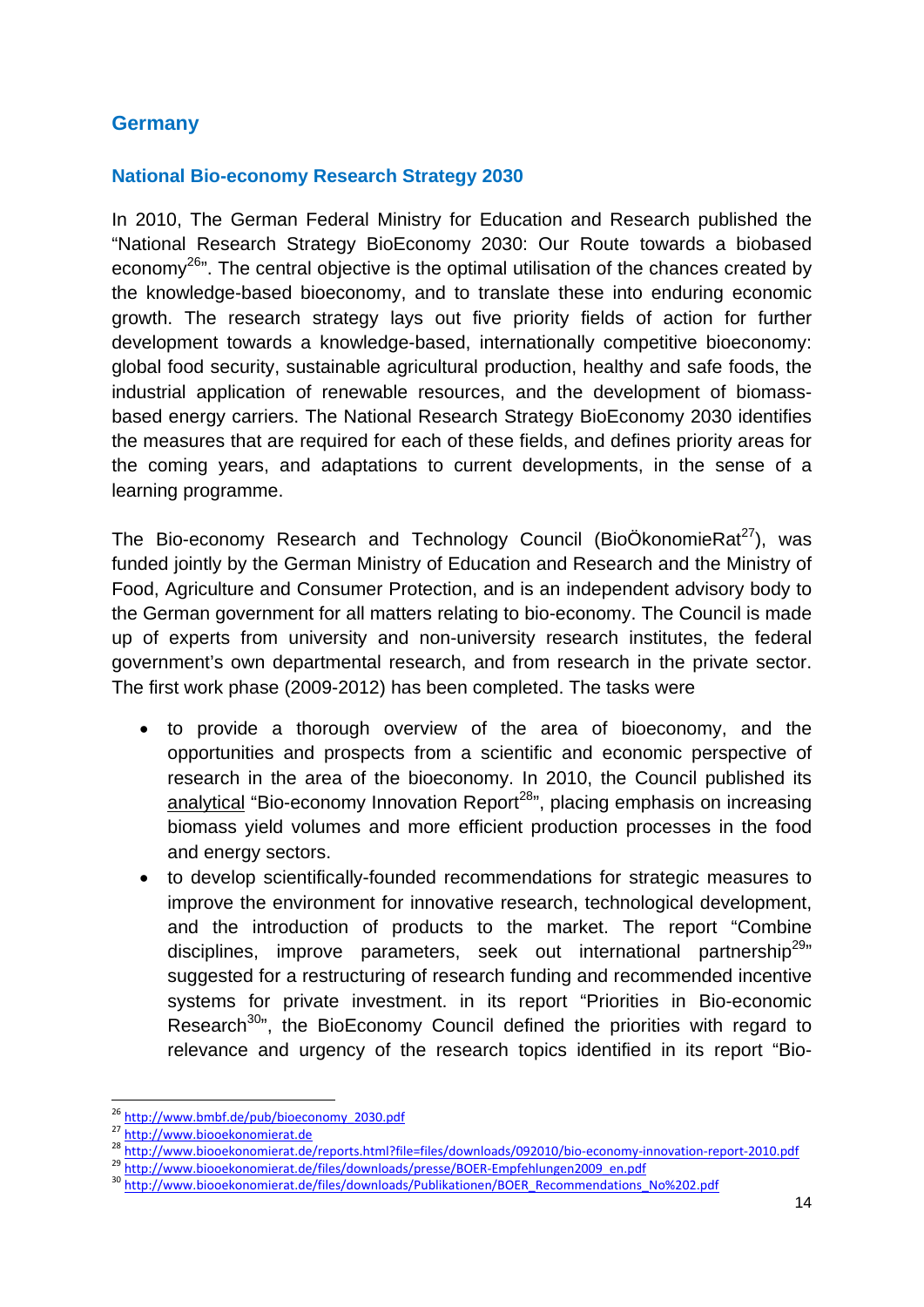economy Innovation" and made recommendations with regard to time scales and financial backing.

The implementation of the national Research Strategy BioEconomy 2030 is a shared responsibility by BMBF/BMELV (public funding of projects); HGF, WGL, FhG, MPG (institutional contributions); industry; the Federal states; and the European and International cooperations. The total funding is 2.4 billion EUR (1.4457.6 Mio EUR project funding and 976.6 Mio EUR institutional funding).

# **The Netherlands**

### **Vision of the Dutch Cabinet**

In the Netherlands, the Cabinet of Economic Affairs, Agriculture and Innovation has decided that the biobased economy is one of the strong emerging economic pillars to be supported. The High Level Group Bio-based Economy and the Bio-renewable Resources Platform, both Dutch public-private frameworks of cooperation in the field of the bio-based economy, were asked to give input for a future strategy. In addition, in September 2011, 43 stakeholders (business and NGOs) signed the Manifest Biobased Economy<sup>31</sup>, supporting the development of a sustainable biobased economy.

So the development of the national strategy was the result of an on-going interaction between business, society, and science, stimulated by policy makers.

In April 2012, the Cabinet presented its "Hoofdlijnennotitie Biobased Economy"<sup>32</sup>, a mid- and long term vision and strategy for the biobased economy, as an answer on independent advices of the "Sociaal-Economische Raad" (SER) and the "Commissie Duurzaamheidsvraagstukken Biomassa" (CDB). In parallel, an "innovation contract for the biobased economy" was worked out in collaboration with the industry and the research organisations.

The main headlines of the strategy are:

- **Sustainable use of biomass**: sustainable production of biomass and yield increase; development of better technologies (e.g. biorefining); development of the cascading principle to use the biomass; optimal use of side-streams.
- **Integrated policy**: bringing stakeholders (industry, science and policy) together in order to stimulate interaction between value chains and coproduction of products, and to use in a more efficient way side streams; removing obstacles; development of a coherent policy.

<sup>&</sup>lt;sup>31</sup> http://www.iucn.nl/actueel/iucn\_nl/manifest\_biobased\_economy\_ondertekend/

<sup>32</sup> http://www<u>.rijksoverheid.nl/documenten‐en‐publicaties/kamerstukken/ 2012/04/02/hoofdlijnennotitie‐biobased‐</u> economy.html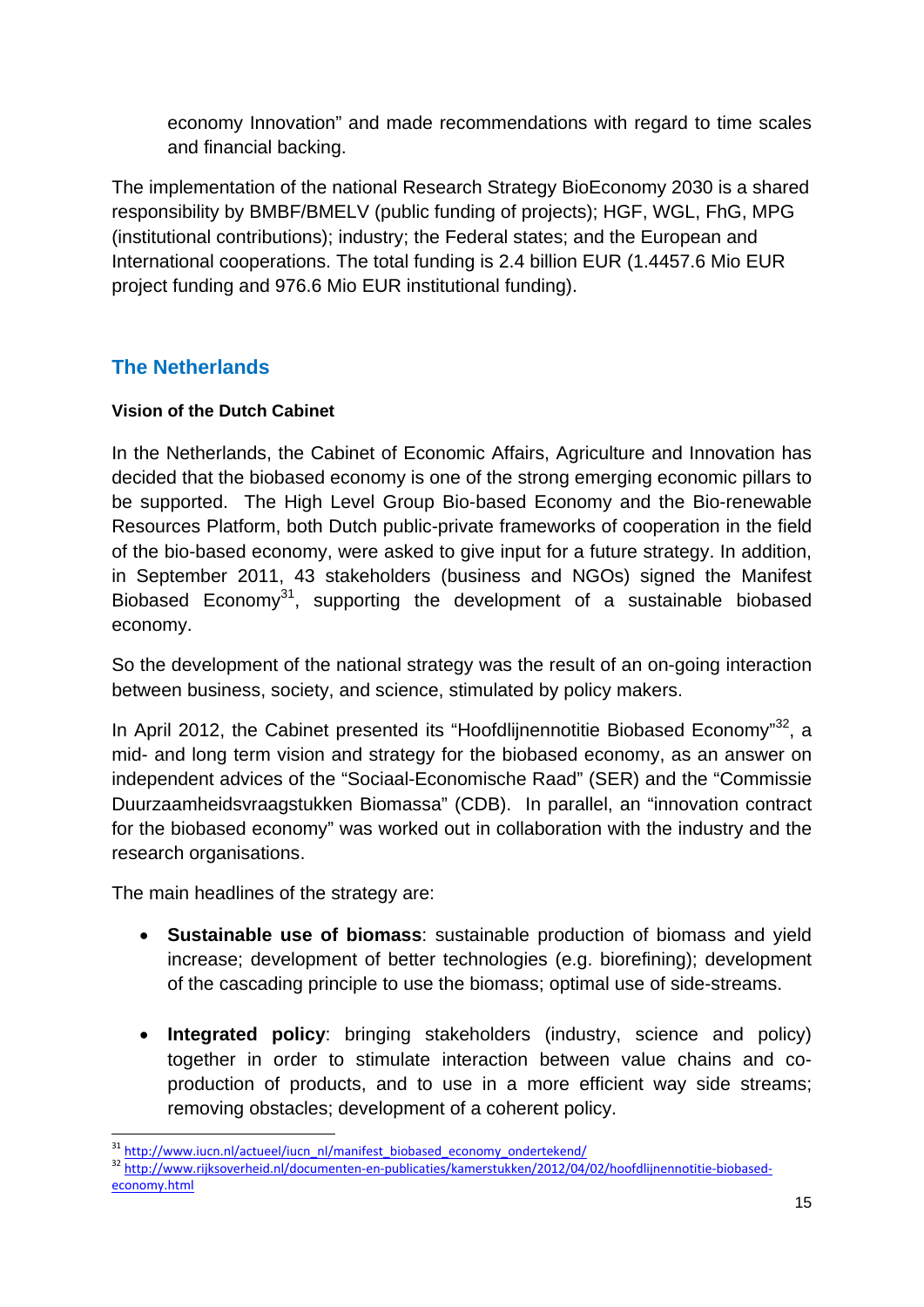- **Knowledge and innovation**: focus on technological research (e.g. availability and use of biomass and side streams) as well as on solving social, environmental and economic problems; stimulating collaboration between, universities; improve participation to European Programmes; improve valorisation; develop innovation contract with all stakeholders (see 3.2.2)
- **Clear and transparent sustainability criteria**: support development of European sustainability criteria for biofuels; broaden sustainability criteria to other uses of biomass (via Commissie Duurzaamheidsvraagstukken Biomassa)
- **Intensive European and international collaboration:** stimulate companies and research organisations to participate to European Programmes (e.g. Horizon 2020); as a Member State, politically influence European policies (e.g. resource efficiency, climate change, energy and transport, industrial policy, agricultural policy, regional development); removing obstacles at EU level (e.g. trade); closer collaboration with third countries (e.g. Brazil, USA, Canada, Malaysia, Ukraine, Russia); removing trade barriers at international level; organisation of economic missions (e.g. Germany, USA)

### **Innovation Contract Biobased Economy**

The innovation contract biobased economy "Groene Groei – van biomassa naar business"<sup>33</sup> is an joined agenda developed by the industry and the research organisations. It contains 6 working packages, each covering the entire innovation chain (from more basic research until valorisation). The working packages are:

- Biobased materials
- Bio-energy and bio-chemicals
- Integrated biorefinery

1

- Cultivation optimisation and biomass production
- Recycling and re-use: water, nutrients and soil
- Economy, policy and sustainability

In total more than 100 companies will participate to the projects, and have committed more than 200 million EUR.

<sup>&</sup>lt;sup>33</sup> http://www.top-sectoren.nl/chemie/sites/default/files/documents/Innovatiecontract%20BBE\_0.pdf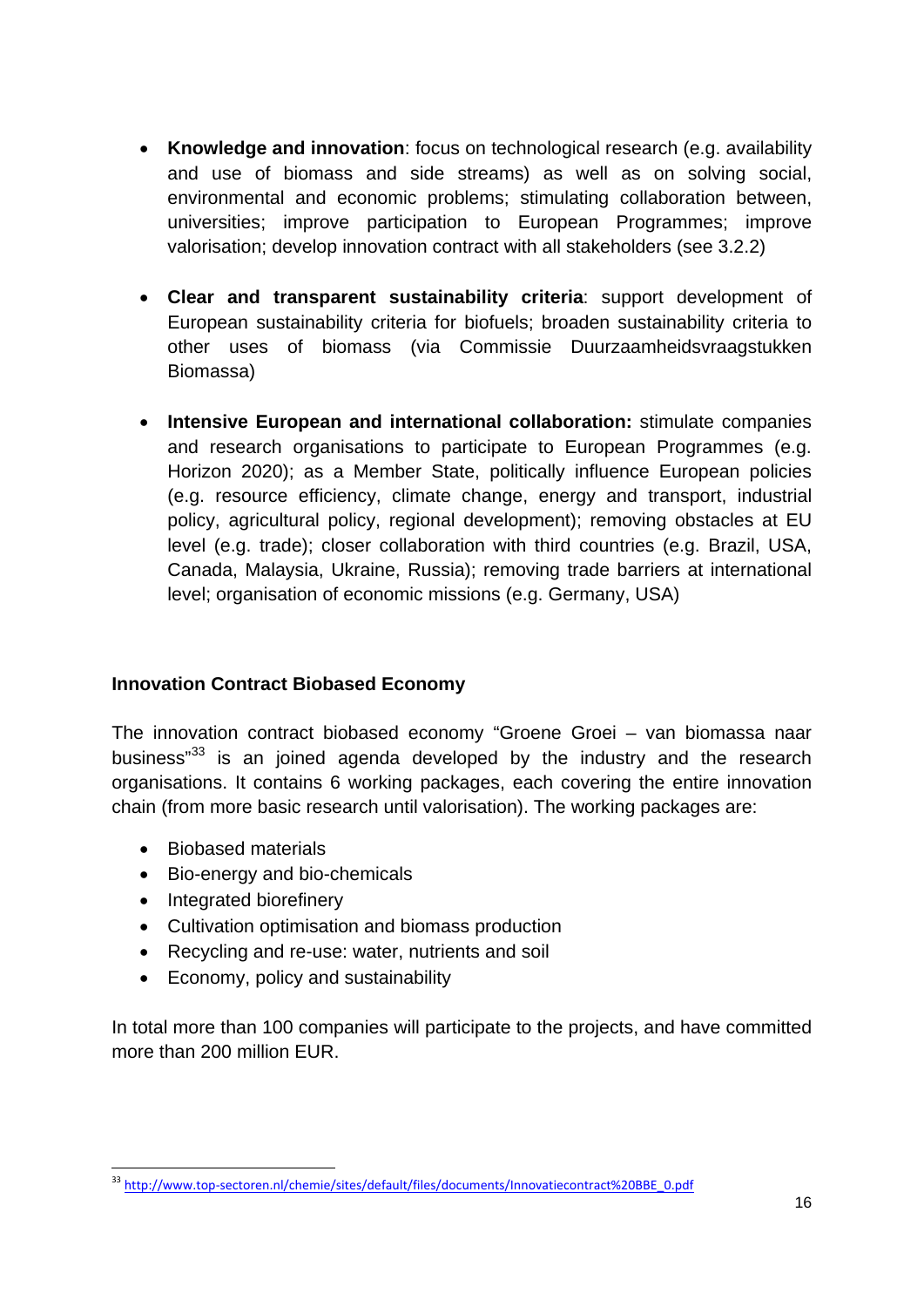### **Public-private partnership: BE-BASIC**

BE-Basic<sup>34</sup> (Bio-based Ecologically Balanced Sustainable Industrial Chemistry) is a public-private partnership that develops industrial bio-based solutions for a sustainable society. BE-Basic is coordinated by Delft University of Technology and has an R&D budget of more than 120 million euros. Half of this is funded by the Ministry of Economic Affairs, Agriculture and Innovation. BE-Basic was founded early 2010.

BE-Basic is a consortium of large industries, small and medium enterprises (SME's), knowledge institutes and academia. The following partners participate within the BE-Basic consortium:

- Industrial partners: Amyris, AkzoNobel, Bioclear, BioDetection Systems, Bird Engineering, BLGG AgroXpertus, DSM, Essent New Energy, Microdish, Microlife Solutions , Purac, Synthon, Waste2Chemical
- Institutes: Deltares, Netherlands Institute of Ecology (NIOO-KNAW), Wageningen UR, Food & Biobased Research
- Academic partners: Delft University of Technology, Imperial College London, Karlsruhe Institute of Technology, Maastricht University, Radboud University Nijmegen, Technische Universität Dortmund, University of Amsterdam, University of Groningen, University of Twente, MESA+ Institute for Nanotechnology, Utrecht University, VU University Amsterdam, Wageningen **University**

The strong international focus of BE-Basic is reflected by the membership of the consortium of several leading institutions in the EU. Moreover BE-Basic puts its international focus into practice through strategic partnerships in a selected number of countries: Brazil, Malaysia, the U.S.A. and Vietnam.

BE-BASIC is constructing a Bioprocess Pilot Facility. Located in Delft, the facility will be a center of expertise and technology open to researchers and students from all over the world. The Bioprocess Pilot Facility is funded by universities, companies, the European Union, the Dutch Ministries of Agriculture, Nature & Food Quality and Economic Affairs, the Province of South Holland and the Municipalities of Rotterdam, Delft and The Hague. The facility has a modular setup. Users themselves select the process to be investigated from the available modules, ranging from various methods of biomass pretreatment, fermentation, recycling and purification to thirdgeneration bioprocesses. In the Bioprocess Pilot Facility companies and knowledge institutions can develop novel, sustainable and environmentally friendly production processes based on biomass. Another important aspect of the facility is to provide training and education.

1

<sup>&</sup>lt;sup>34</sup> http://www.be-basic.org/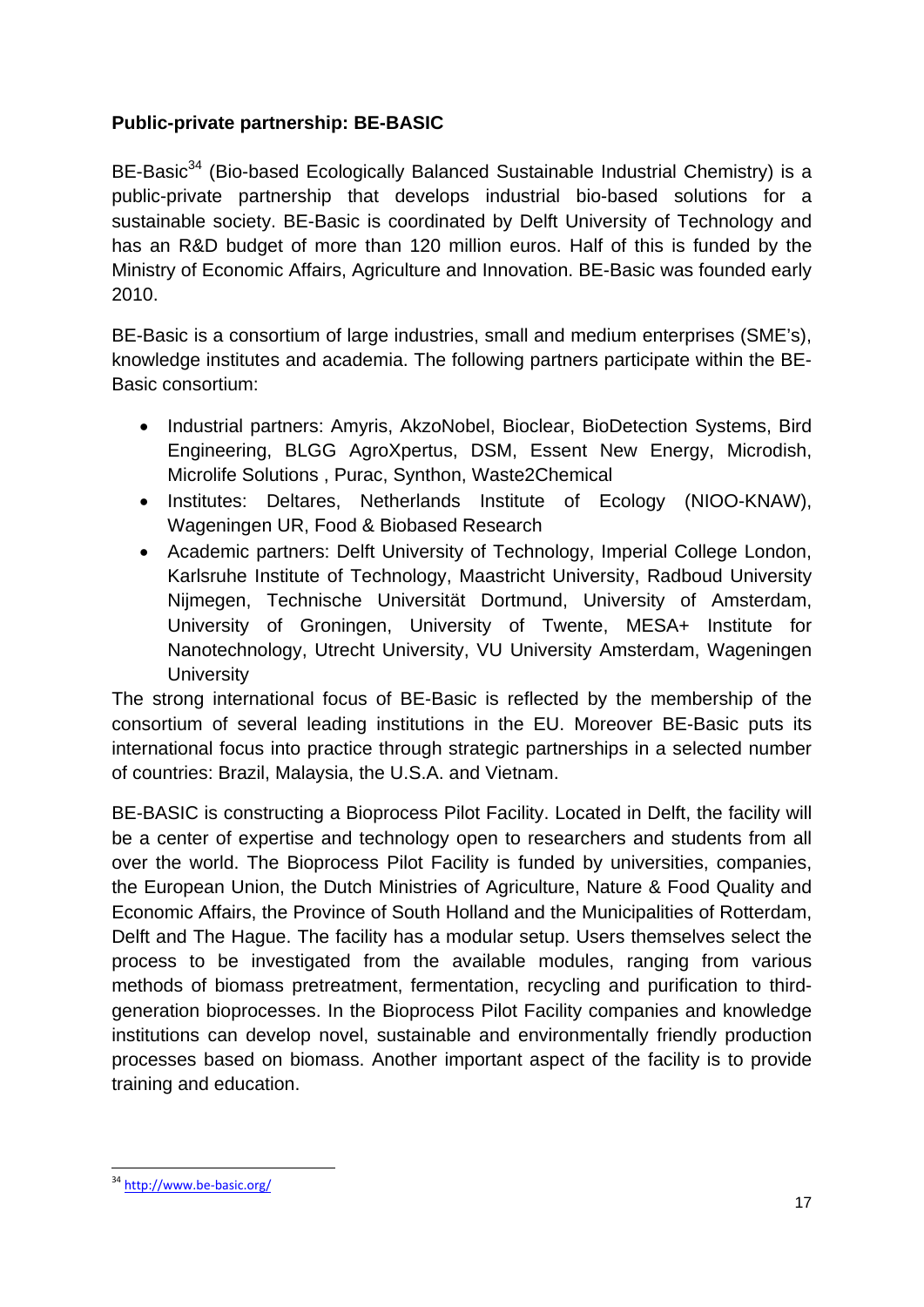## **Sweden**

In Sweden, Vinnova (The Swedish Governmental Agency for Innovation Systems) in June 2008 granted SEK 13 million (around 1.2 million Euro) to a project called "The biorefinery of the future" .

In September 2011 the Swedish Government commissioned Formas, in consultation with VINNOVA and the Swedish Energy Agency, to prepare a national strategy for the generation of a bio-based economy and sustainable development. A dedicated steering group was established to manage the project, and contacts have been made and discussions held with a large number of stakeholders connected with bioeconomy efforts, both in Sweden and abroad. This resulted in a "Swedish Research and Innovation Strategy for a Bio-based Economy<sup>35</sup>", which was adopted in February 2012.

Following research and development needs were defined:

- *The replacement of fossil-based raw materials with biobased raw materials*. Some examples of this are: intensified production of bio-based raw materials, nutrient and fertilizer optimization systems, crop and animal breeding, cultivation system such as multifunctional farming and forestry systems, adaptation of seeds, crops and production systems to cope with climate change, new and improved biomass properties, use of ecosystems other than fields and forests for biomass production, for example marine ecosystems or urban environments.
- *Smarter products and smarter use of raw materials*. Some examples of this are: further refinement of biomass products, bi-products and waste products become raw materials, new products, biorefineries.
- *Change in consumption habits and attitudes*. Some examples of this are: increased product lifetimes, increased recycling, more efficient transport, distribution and storage, new services, consumer behaviour.
- *Prioritisation and choice of measures*. Some examples of this are: Environmental consequences, socio-economic consequences, conflict of objectives, governing policies.

In addition, research and development will be complemented by innovation-fostering initiatives and measures that specifically address bioeconomy challenges. The nature and extent of these challenges necessitates widespread collaboration among actors and that sectors work together to be able to deal with the complex issues and demands for solutions that the challenges give rise to. This includes:

 $\frac{1}{35}$ 

http://www.formas.se/upload/EPiStorePDF/Swedish%20Research%20and%20Innovation%20Strategy%20for% 20a%20Bio-based%20Economy\_R3\_2012/Strategy\_Biobased\_Ekonomy\_hela.pdf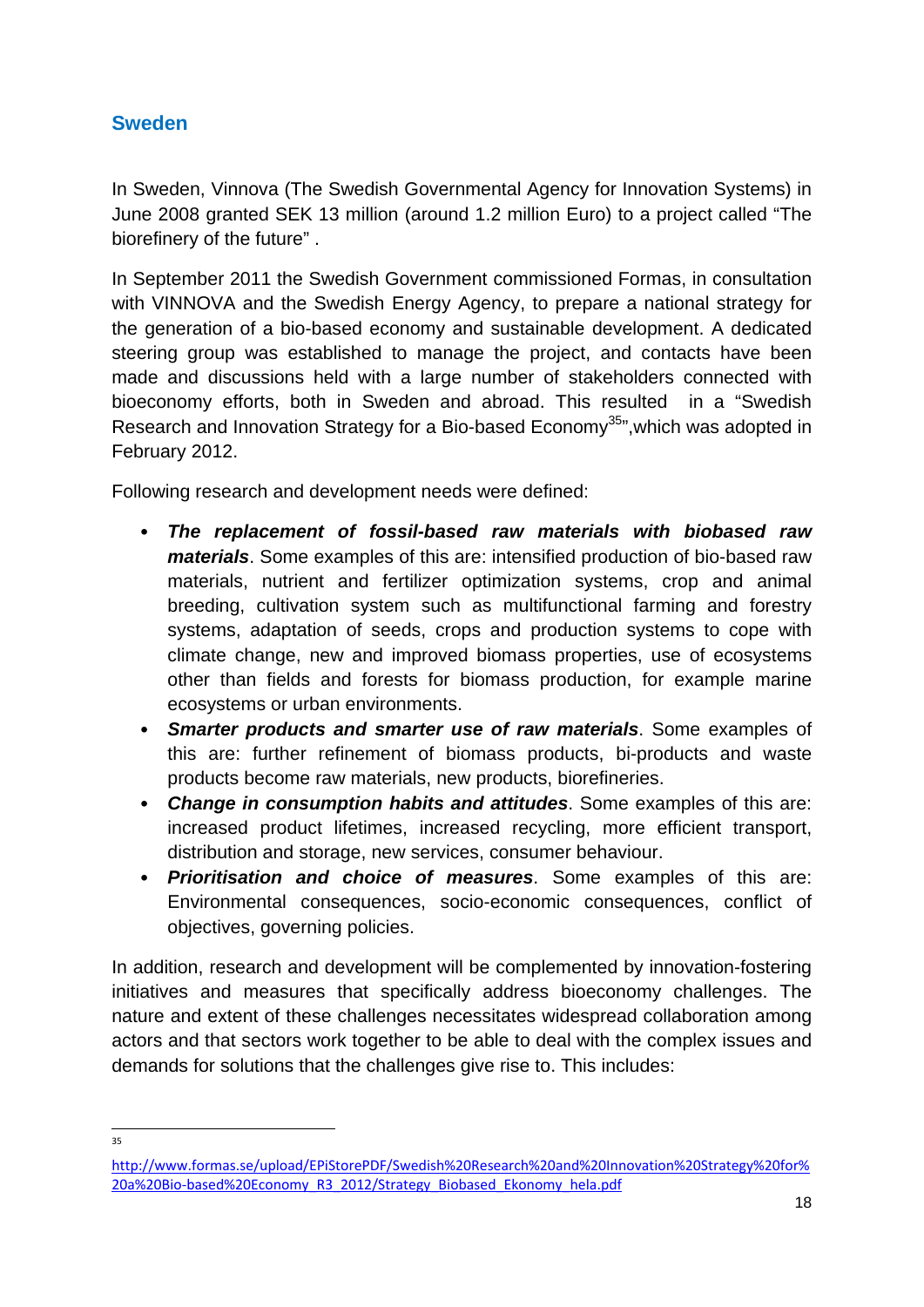- *Stimulating cross-industry collaboration in research and development* in order to develop and implement solutions that contribute to a growing biobased economy. Universities and research institutes play a central role in forging links in such collaborations, but public actors and civilian society also has important roles.
- *Stimulating the growth of strong research and innovation environments* that contribute with relevant knowledge and create preconditions for innovation within the area. These strong environments gather together Swedish competence and actors and augment the innovative capabilities of regions and organisations.
- *Accelerating development, verification and commercialization of new bio-based solutions* and provide continued support for the demonstration of products, systems and services other than fuels and energy technology solutions.
- *Offering support to small and medium-sized enterprises* for the commercialisation of new technologies. This particularly applies to collaborations between these and larger companies in order to accelerate development and innovation.

## **Denmark**

Denmark has implemented a national bioeconomy strategy, via the 2009 agreement on Green Growth<sup>36</sup>. The purpose of the Agreement is to ensure that a high level of environmental, nature and climate protection goes hand in hand with modern and competitive agriculture and food industries. A total of 1.8 billion EUR funding until 2015 is foreseen, which is a 50% increase compared to previous initiatives.

### **Finland**

The vision of the first Finnish Bioeconomy Strategy is that Finnish well-being and competitiveness will be based on sustainable bioeconomy solutions. The objective of the Bioeconomy Strategy is to push the bioeconomy output up to €100 billion by 2025 and to create 100,000 new jobs. In Finland current turnover of bioeconomy is  $\epsilon$ 60 billion and employed by 300,000 people<sup>37</sup>. Finland's long-term objective is to be a carbon-neutral society. This challenge is particularly great in the energy sector. Approximately 80% of all greenhouse gas emissions in Finland come from energy production and consumption, when energy used for transport is included.

 In 2011, SITRA (the Finnish Innovation Fund) prepared a report " Sustainable Bioeconomy: Potential, Challenges and Opportunities in Finland<sup>38</sup>". The study claims

19

<sup>1</sup> 36 http://www.mim.dk/NR/rdonlyres/54887891-D450-4CD7-B823-CD5B12C6867A/0/DanishAgreementonGreenGrowth 300909.pdf

 $\frac{37}{37}$  Sustainable growth from bioeconomy – The Finnish Bioeconomy strategy, http://www.biotalous.fi/?lang=en<br>  $\frac{38}{36}$  http://www.sitra.fi/julkaisut/Selvityksi%C3%A4-sarja/Selvityksi%C3%A4%2051.pdf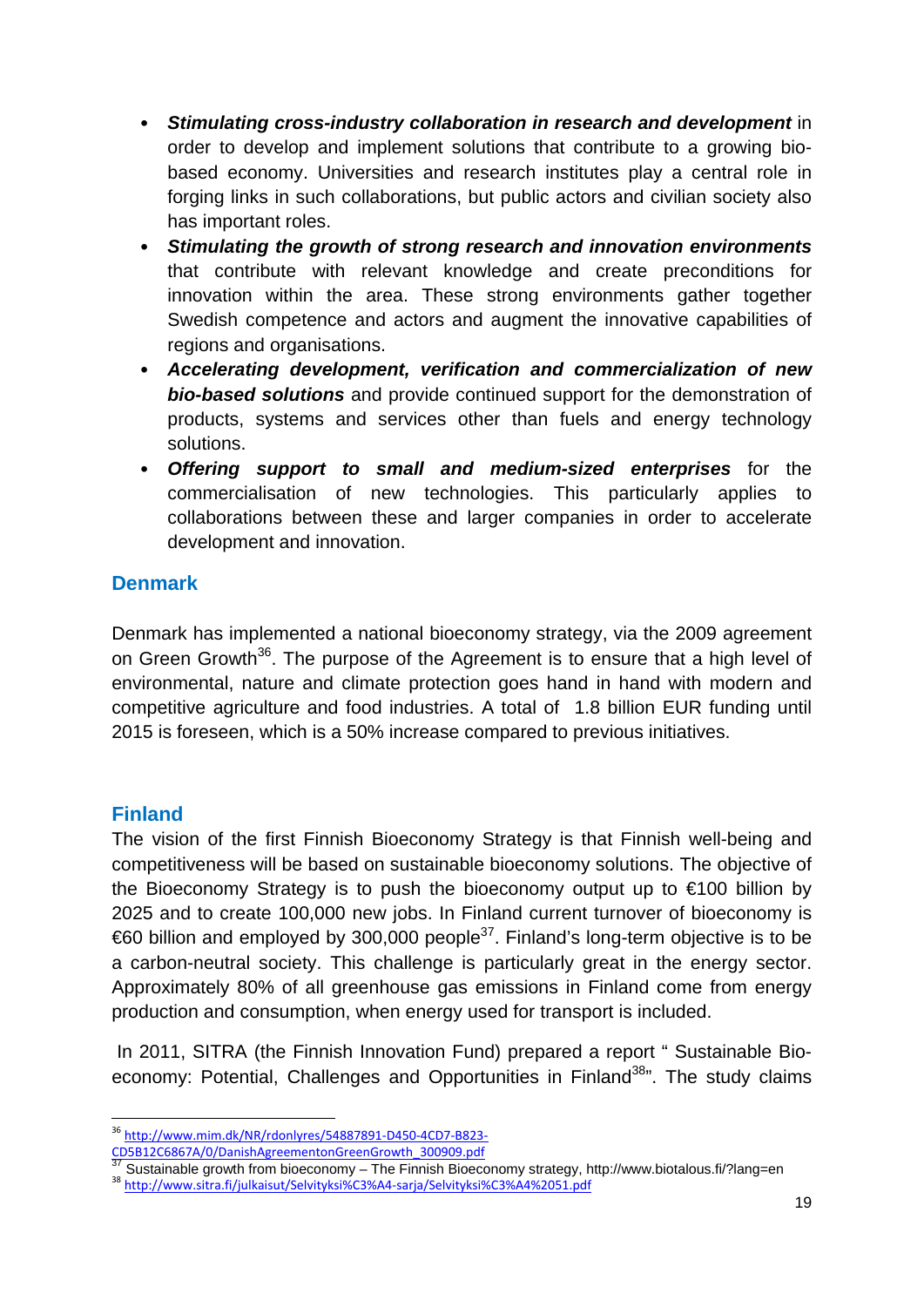that the market for small-scale solutions is large, which provides a basis for massproduction of bio-economic solutions. The side benefits can be identified and measured. A fully integrated solution creates a hybrid where different systems complement each other, thereby increasing the profitability of the investment. In addition, a system consisting of many small production plants is highly reliable. Functional modularisation provides economies of scale and adaptability which can be turned into a business-driven offering. Last but not least, the capability to develop, design, deliver and operate bioeconomic solutions can be exported.

Also in Finland, the BioRefine 2007-2012 programme of Tekes has allocated 137 million Euro to the development of innovative technologies, products and services related to biorefineries and the processing of biomass in general for the international market.

# **Ireland**

Already in 2008, Ireland published its Foresight Report "Towards 2030 – Teagasc's Role in Transforming Ireland's Agri-Food Sector and the Wider Bioeconomy<sup>39</sup>". The four pillars are:

- 1. Food production and processing
- 2. Value-added food processing
- 3. Agri-environmental products and services
- 4. Energy and bio-processing.

Although there is no specific Irish bio-economy strategy yet, some aspects have been defined through two documents issued by the Irish Government: "Building Ireland's Smart Economy- A Framework for Sustainable Economic Renew<sup>40</sup><sup>"</sup> (2008) and "Developing the Green Economy in Ireland $41$ " (2009).

The Smart Economy is a 'Green Economy' in that it recognises the inter-related challenges of climate change and energy security. It involves the transition to a lowcarbon economy and recognises the opportunities for investment and jobs in clean industry. The core of the "Green New Deal" is a move away from fossil-fuel based energy production through investment in renewable energy and increased energy efficiency to reduce demand, wastage and costs. The five Action Areas of the Framework are:

> 1. Meeting the Short-term Challenge – Securing the Enterprise Economy and Restoring Competitiveness;

<sup>1</sup> 

<sup>&</sup>lt;sup>39</sup> http://www.teagasc.ie/publications/2008/20080609/ForesightReportVol1.pdf<br>
<sup>40</sup> http://www.taoiseach.gov.ie/eng/Building\_Ireland's\_Smart\_Economy/Building\_Ireland's\_Smart\_Economy\_‐<br>
Executive\_Summary.pdf

\_Executive\_Summary.pdf <sup>41</sup> http://www.forfas.ie/media/dete091202\_green\_economy.pdf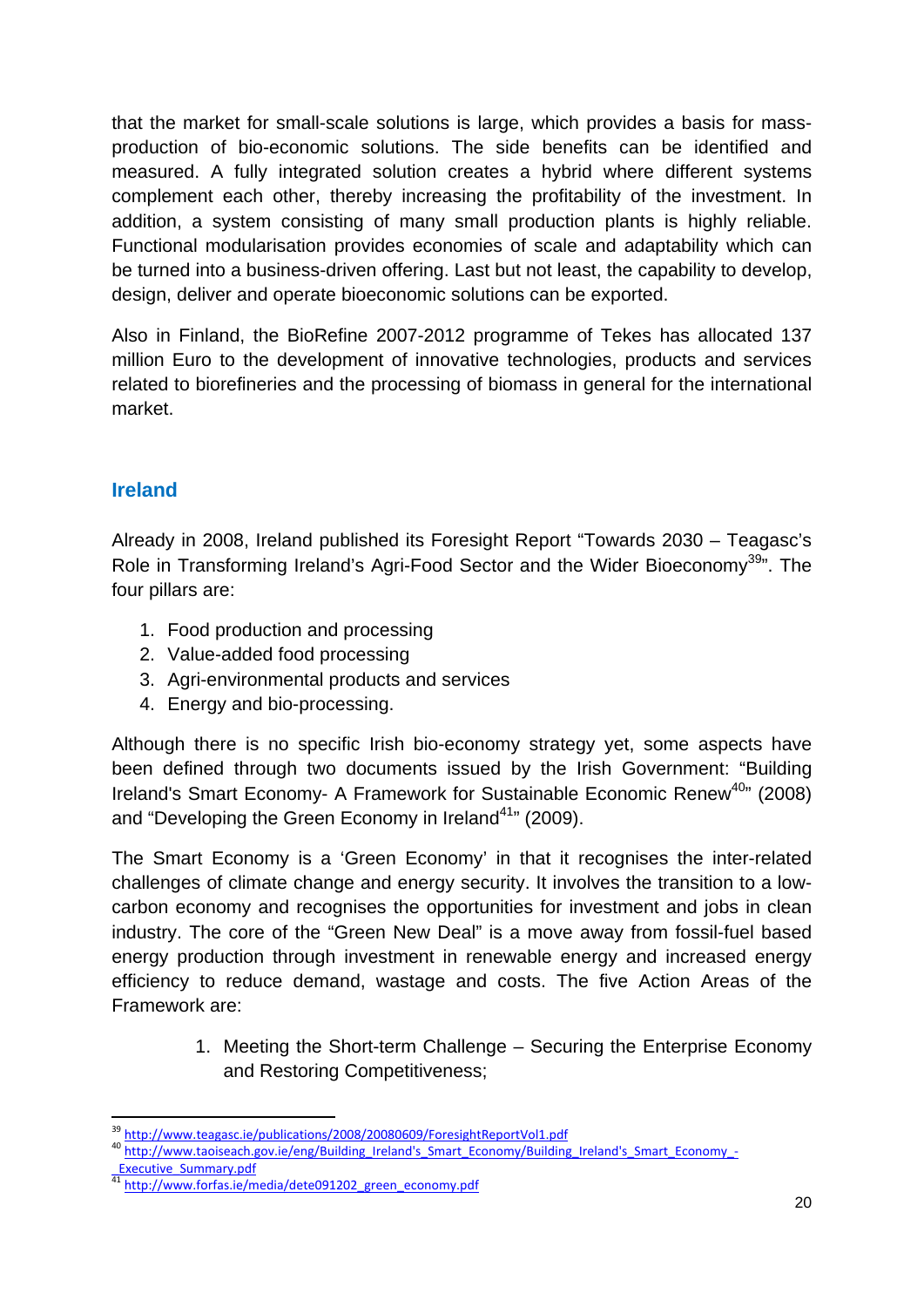- 2. Building the Ideas Economy Creating 'The Innovation Island';
- 3. Enhancing the Environment and Securing Energy Supplies;
- 4. Investing in Critical Infrastructure;
- 5. Providing Efficient and Effective Public Services and Smart Regulation

The key actions of the "Green Economy" strategy are:

- 1. Promote Green Sectors That Drive Exports And Job Creation (e.g. renewable energy, energy efficiency and management, waste management, water/wastewater)
- 2. Deliver Green Zones and a Green international financial services sector (IFSC)
- 3. Create World-Class Research Centres and Human Capital
- 4. Remove Hurdles to the Development of the Green Economy (e.g. technical, regulatory and planning barriers to the development of renewable energy projects; implementing green public procurement in Ireland; ensuring that green firms can access finance and developing Ireland's brand).

## **France**

### **National initiative**

In France the R&D expenditures were increased with the Programme "Investments for the Future<sup>42</sup>" with an growing role for the bioeconomy. Within this national programme, around 1,5 billion Euros are dedicated to the bioeconomy for a 10-year period:

- €1 billion in the area of "Decarbonated Energy" with as main projects GreenStar for algae, PIVERT for biorefinery and oleochemistry and IFMAS for sustainable chemistry
- 0.5 billion euro were allocated to 40 R&D projects, industrial demonstrators and dedicated equipments for biotechnologies, bioresources and bioprocessings.

### **Regional clusters**

1

In 2005, the French General Directorate for Competitiveness, Industry and Services (DGCIS) has created the so-called Competitiveness Clusters<sup>43</sup>, an initiative that

<sup>&</sup>lt;sup>42</sup> http://www2.ademe.fr/servlet/KBaseShow?sort=-1&cid=96&m=3&catid=24707<br><sup>43</sup> http://competitivite.gouv.fr/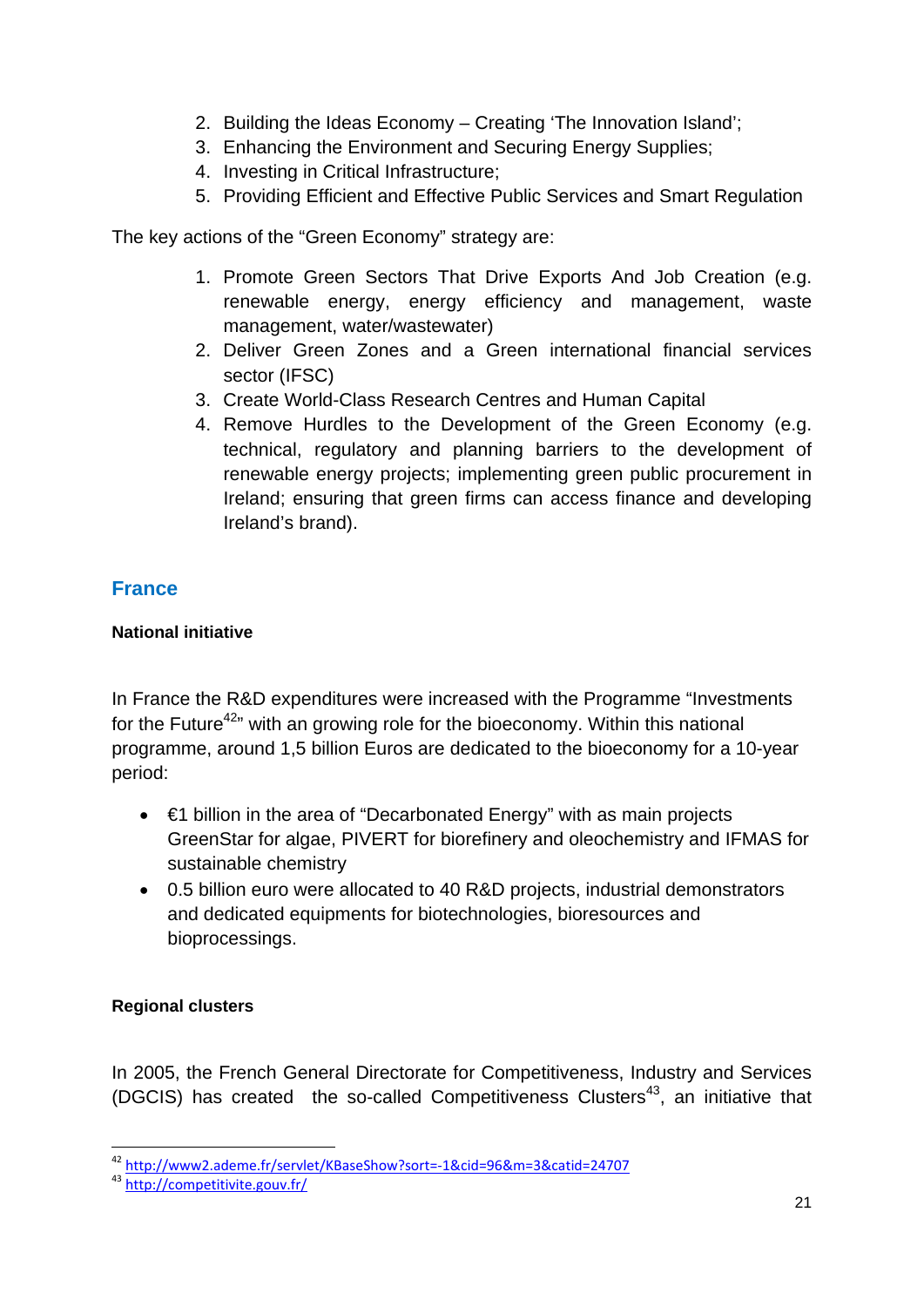brings together companies, research centers and educational institutions in order to develop synergies and cooperative efforts.

The objectives of the Competitiveness clusters is to strengthen the competitiveness of the French economy and to develop both growth and jobs in key markets through increased innovation, by encouraging high-value-added technological and creative activities at a regional level, and by attracting businesses to France thanks to a higher international profile.

Within these competitive clusters, the French Government is particularly interested in promoting an overall environment favourable to enterprise and innovation, and in supporting R&D efforts, and accompanies cluster development in the following ways:

- By allocating financial support for the best R&D and innovation platform initiatives via calls for projects
- Partial financing for cluster governance structures, alongside local authorities and companies
- Financial support for theme-based collective actions initiated by clusters in a wide range of areas, via the various Regional Directorates for Industry, Research and the Environment (DRIRE)
- By carrying out and publishing studies
- By involving various partners, such as the Caisse des Dépôts, or the French National Research Agency (ANR) and OSEO both of which finance R&D projects led by cluster stakeholders
- By bringing new means from public research centres.

Following the positive assessment of the first phase of the cluster policy, the French Government has decided to allocate €1.5bn to the launch of a second phase (2009– 2012).

One of the clusters is the "Industries and Agro-Resources" Cluster or IAR<sup>44</sup>. This cluster unites stakeholders from research, higher education, industry & agriculture in the Champagne-Ardenne and Picardy regions of France around a shared goal: the value-added non-food exploitation of plant biomass. In order to achieve this ambitious objective, the IAR cluster has defined 4 strategic fields of activity around the biorefinery concept: bioenergy, biomaterials, biomolecules, and green ingredients. The IAR cluster's end goal and strategy involve bringing together skills and technologies for the extraction, transformation and formulation of biomass components, enabling the performance of all the steps - from the laboratory to industrial development - of innovative, sustainable development projects:

• by intensifying collaboration between the two regions - matching supply and demand in the industrial, research and agricultural sectors and funding the resulting projects.

<sup>1</sup> <sup>44</sup> http://www.iar‐pole.com/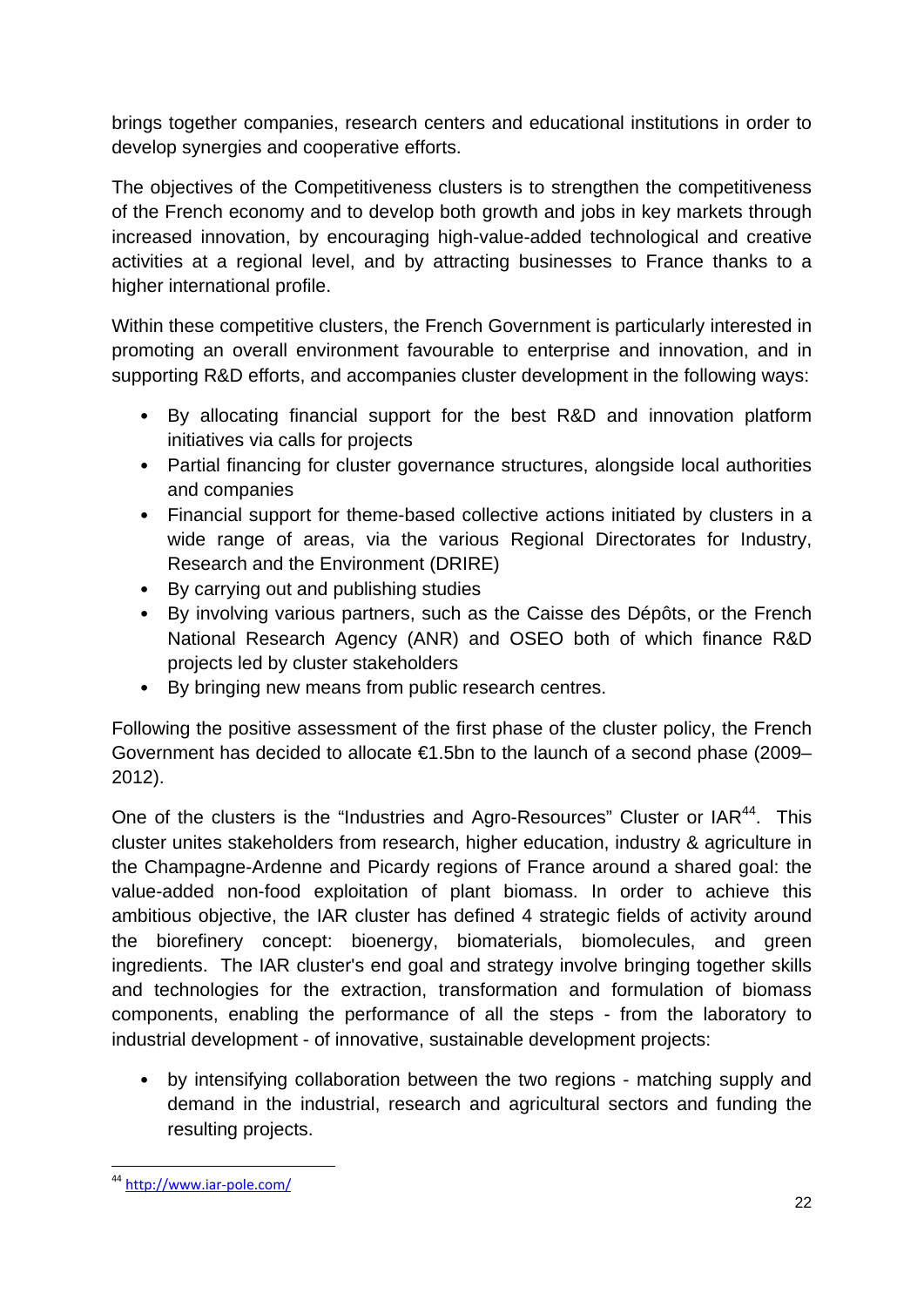- by integrating external know-how and opening out to other regions in France or abroad as part of a collaborative strategy.
- by developing a specialized economic intelligence platform focused on opportunities for substituting fossil carbon and creating new functionalities.
- by adapting and mobilizing the plant-based resources required for specific industrial uses.

The IAR cluster is also organizing international trade missions and hosts foreign delegations in order to forge technological and industrial collaborations in the field of plant biomass exploitation. A large number of international-scale R&D projects have already been launched covering the four target markets. A special relationship has been build up with several international clusters in Canada, Finland, Hungary and elsewhere.

# **UK**

### **Strategy for UK life sciences**

On 5 December 2011, the Prime Minister launched the Government's Strategy for UK life sciences<sup>45</sup> to help life sciences businesses grow and succeed. The strategy focuses mainly on the health-related aspects of the sector. It is a long-term strategy, looking forward 10 to 15 years, building on the March 2011 Plan for growth.

### **Industrial biotechnology and the bioeconomy**

The Technology Strategy Board<sup>46</sup> has created an Industrial Biotechnology Special Interest Group (IB-SIG) to operate across its networks to implement the recommendations of the 2009 Industrial Biotechnology Innovation and Growth Team (IB IGT) $47$ . The Industrial Biotechnology Special Interest Group (IB-SIG) activities are managed by the Biosciences and Chemistry Innovation Knowledge Transfer Networks<sup>48</sup>, funded by the Department for Business Innovation and Skills via the Technology Strategy Board.

To ensure that biotechnology companies, especially SMEs and start-ups, can overcome market barriers related to the restrictive cost associated with capital

<sup>1</sup> <sup>45</sup> http://www.bis.gov.uk/assets/biscore/innovation/docs/s/11-1429-strategy-for-uk-life-sciences.pdf<br><sup>46</sup> http://www.innovateuk.org/<br><sup>47</sup> IB 2025 - Maximising UK Opportunities from Industrial Biotechnology in a Low Carbo

https://connect.innovateuk.org/c/document\_library/get\_file?p\_l\_id=79343&folderId=169208&name=DLFE-

<sup>1715.</sup>pdf<br><sup>48</sup> http://www.innovationuk.org/informations/special-area/0004-the-knowledge-transfer-networks.html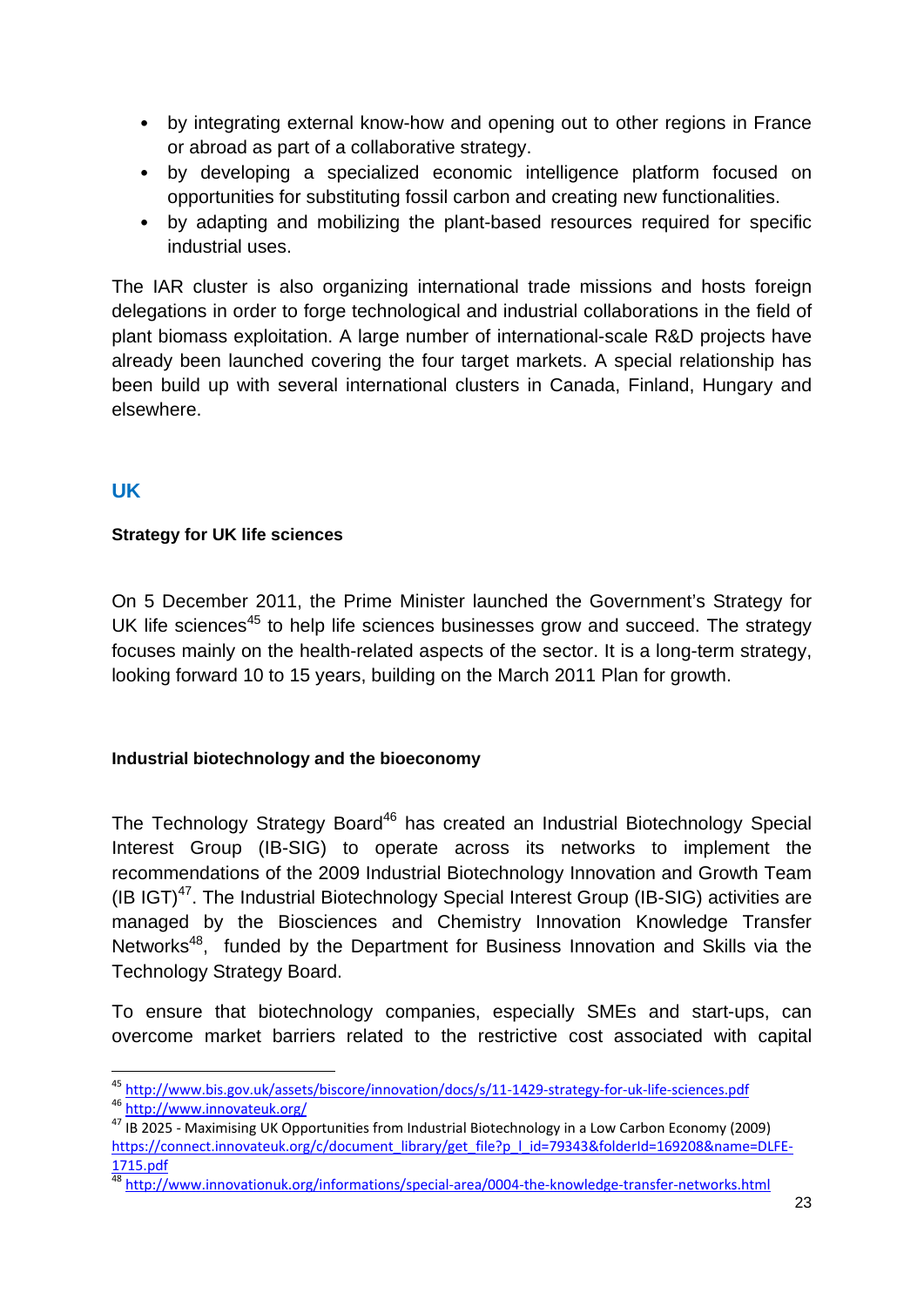assets needed to test new biotechnologies, a new BIS co-funded 10,000 litre IB Demonstrator facility has been set up. This pilot plant can provide expertise and equipment for companies to demonstrate the feasibility of up-scaling their production and processes to commercial levels.

Also in the UK, the "Integrated Biorefining Research and Technology Club (IBTI Club)<sup>49</sup>" was launched in 2009. This group consists of a research and technology partnership involving the Biotechnology and Biological Sciences Research Council, the Engineering and Physical Sciences Research Council, industry and the Bioscience for Business Knowledge Transfer Network (KTN). The club will interface with the KTN's wider Integrated Biorefinery Technologies Initiative (IBTI) and is investing around £6 million in industrially relevant, innovative, basic biological, chemical and engineering research in biorefining technologies.

### **Italy**

1

Since the launch of the EU Bioeconomy Strategy, the Minister of Economic Development has set up a working group on green chemistry with the aim of starting at a national level the elaboration of a possible national strategies. In May 2012 the Minister of Innovation launched a call for implementing clusters focused on top innovative sectors for the country and one of them is green chemistry.

<sup>&</sup>lt;sup>49</sup> http://www.bbsrc.ac.uk/business/collaborative-research/industry-clubs/ibti/ibti-index.aspx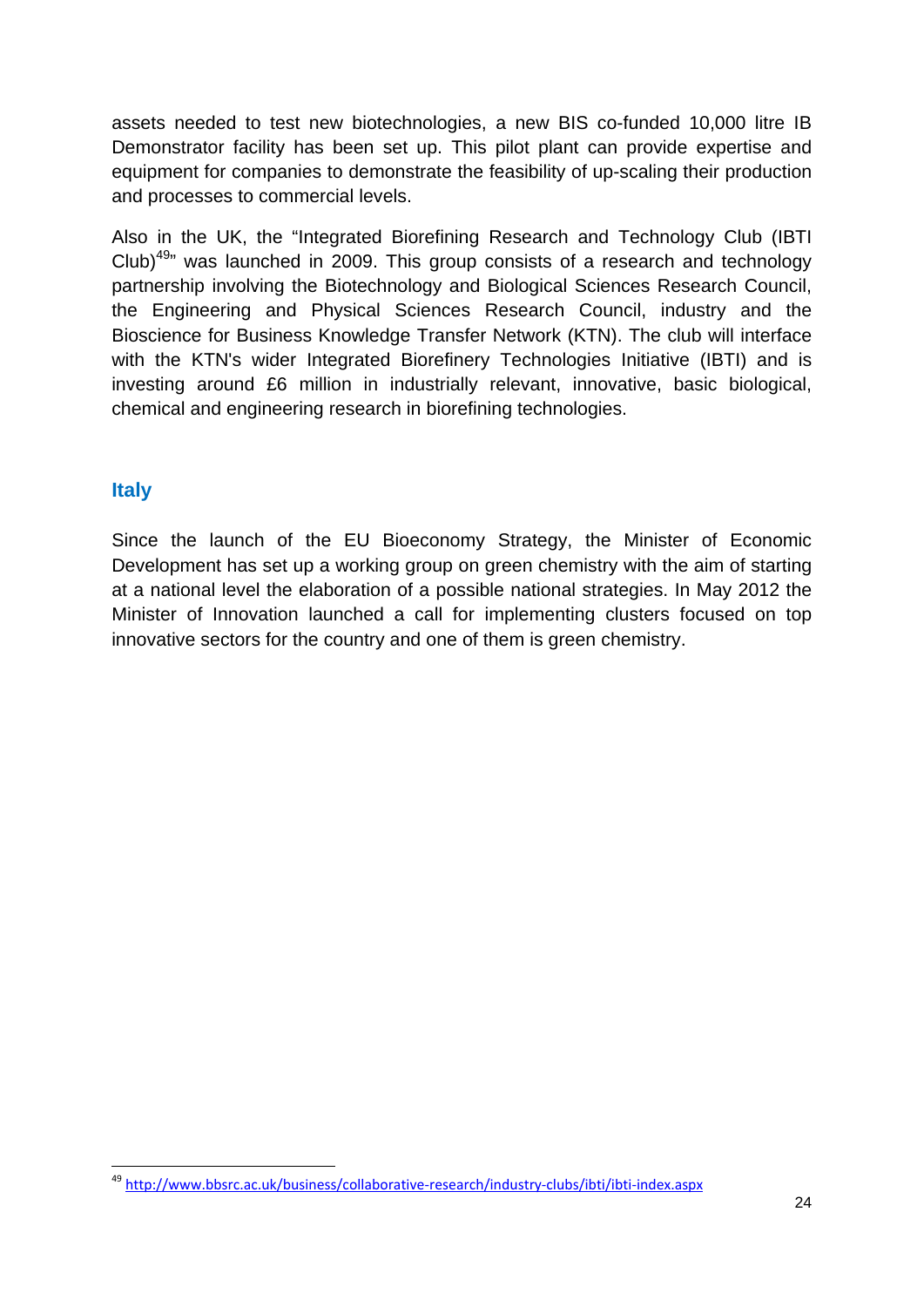# **Challenges & Opportunities**

Table 5 below provides an overview of the challenges and opportunities for the development of bioeconomy in European countries.

|                                                 | Challenges                                                                                                                                                    | Opportunities                                                                                                                                                                                                                                                                 |
|-------------------------------------------------|---------------------------------------------------------------------------------------------------------------------------------------------------------------|-------------------------------------------------------------------------------------------------------------------------------------------------------------------------------------------------------------------------------------------------------------------------------|
| Bioeconomy<br>strategies                        | Planning:<br>There is a variety<br>of<br>regulations and funding mechanisms-<br>but it is fragmented and difficult to<br>access and understand within regions | Develop regional roadmaps with<br>realistic short, medium and longer term<br>objectives - including quantified targets<br>- for increased use of lignocellulosic<br>biomass.                                                                                                  |
|                                                 | Mobilise indigenous feedstock supply                                                                                                                          | Promote the availability of feedstock-<br>related information.<br>Investigate routes for using multi-<br>feedstock processing capability                                                                                                                                      |
|                                                 | Cross border collaboration                                                                                                                                    | Evaluate synergies and create joint<br>partnerships                                                                                                                                                                                                                           |
| Financing<br>mechanisms                         | Improve regional attractiveness<br>tor<br>investments                                                                                                         | Work with regional authorities to<br>improve the investing environment in<br>terms of simplified procedures, outreach<br>to industry, etc.<br>More cooperation between regions and<br>the industrial sectors but also among<br>industries themselves (fear of<br>competitors) |
|                                                 | Mobilise capital and infrastructures                                                                                                                          | Regions with low development can<br>initiate the bio-based economy with pilot<br>and demonstration facilities while<br>regions with higher development will<br>benefit from improved innovation for<br>existing value chains.                                                 |
|                                                 | Limited financial support<br>for new production<br>facilities                                                                                                 | Increase awareness about grants and<br>funding opportunities<br>Facilitate integration of public grants<br>across regional and national<br>administration levels<br>Consider the establishment of<br><b>BioEconomy Strategic Investment</b><br>Funds                          |
| Involvement of<br>industrial<br>actors          | Networking different sectors to form<br>regional bioeconomy societies with<br>producing different biobased products<br>and bioenergy for local use.           | By forming bioeconomy societies (like<br>Äänekoski) resource-efficiency is taken<br>better into account, also energy by RES<br>will increase and waste is reused or<br>recycled better.                                                                                       |
| Research<br>funds                               | Lack of long term research<br>programmes for bioeconomy                                                                                                       | Bigger R&D&D projects to be<br>established.                                                                                                                                                                                                                                   |
|                                                 | Lack of skilled workforce                                                                                                                                     | Leverage education value from<br>innovation projects                                                                                                                                                                                                                          |
| Communication<br>and interaction<br>with public | Improve clarity: Messages for bio-<br>based economy should be clear and<br>simple, yet factual and scientifically<br>solid                                    | Ensure that producers can make<br>informed decisions on the use of their<br>residues/wastes. Enhance also<br>education to serve bioeconomy sector.                                                                                                                            |

**Table 5 Challenges and opportunities for the development of bioeconomy in European countries**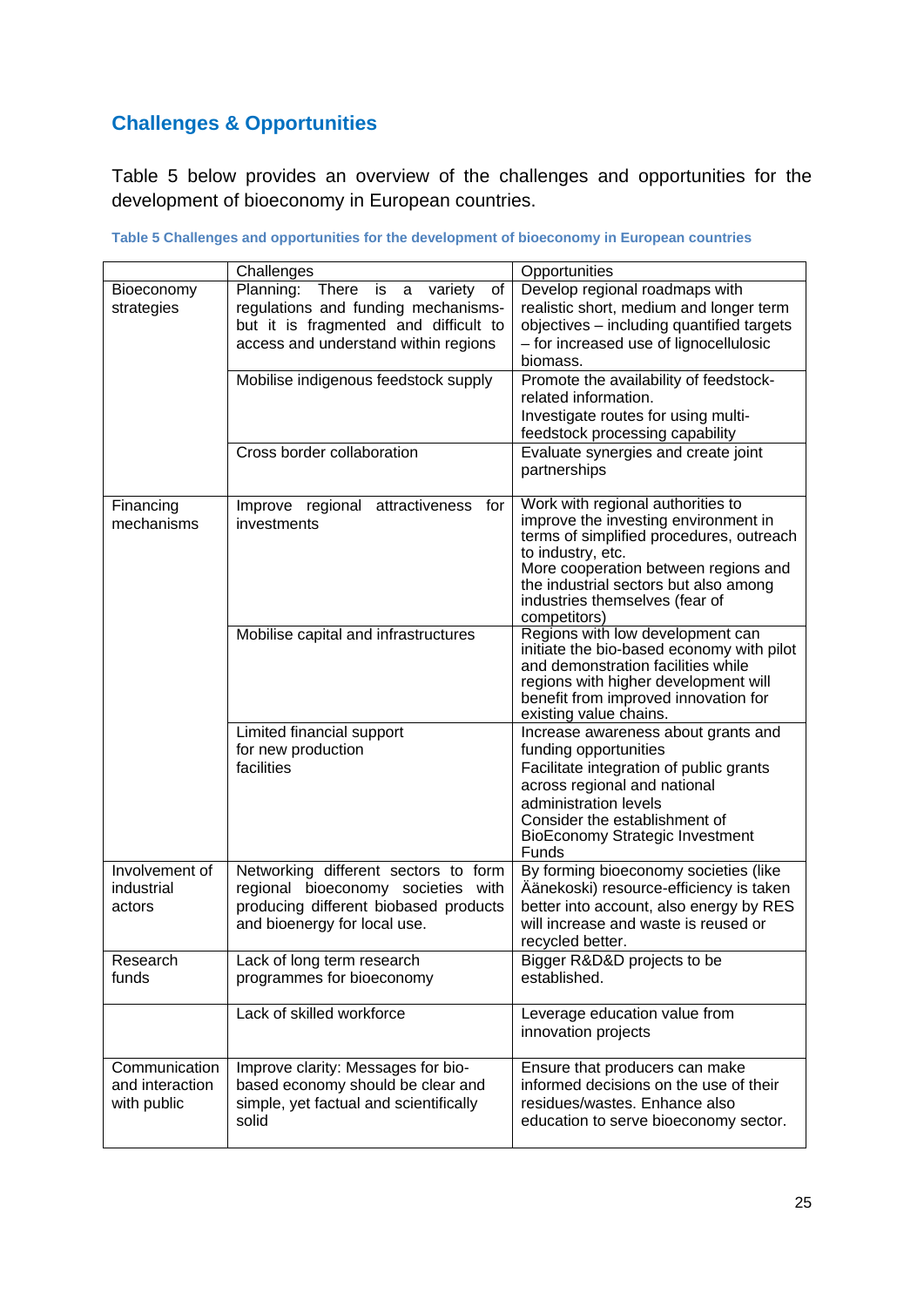A dedicated discussion on potential suggestions for future collaboration has also taken place during a workshop that took place on September 2016 and was organised by Directorate General for Research & Innovation in collaboration with Directorate-General for Regional and Urban Policy.

The three following discussion points have been considered and participants provided input regarding to opportunities, challenges and R&D needs for collaboration in the field of biobased economy among countries. The tables below present the main conclusions from the discussions among the participants.

1. How do you see the possibility of enhancing the potential of local non-food biomass in order to stimulate development of complete biomass value chains from biomass to end-use (innovative) bioproducts?

| Challenges                                                                                                                                                                                                                                                                                                                                                                                                                        | Opportunities                                                                                                                      | R&D needs                                                                                                                                                                                                                                                                                                             |
|-----------------------------------------------------------------------------------------------------------------------------------------------------------------------------------------------------------------------------------------------------------------------------------------------------------------------------------------------------------------------------------------------------------------------------------|------------------------------------------------------------------------------------------------------------------------------------|-----------------------------------------------------------------------------------------------------------------------------------------------------------------------------------------------------------------------------------------------------------------------------------------------------------------------|
| Lack of appropriate<br>knowledge for<br>indigenous biomass in<br>terms of availability and<br>suitability for non-food<br>bio-based products.<br>Difficulty to understand<br>the terminology used in<br>the legislative<br>documents by farmers<br>and other stakeholders,<br>including on policy<br>maker level (policy<br>coherence).<br>Increase awareness<br>and inform consumers<br>and policy makers on<br>the concrete and | biomass<br>Large<br>resource<br>base that can create value<br>for<br>regions<br>and<br>local<br>communities                        | Capacity building and tools for<br>understanding and assessing<br>local potentials for bio-based<br>value chains<br>Improve research infrastructure<br>with equipment and necessary<br>methodologies for feedstock<br>valorisation<br>Improve industrial participation to<br>H2020 funding for demos and<br>flagships |
| evidence-based<br>benefits.                                                                                                                                                                                                                                                                                                                                                                                                       |                                                                                                                                    |                                                                                                                                                                                                                                                                                                                       |
| Not well managed<br>forests                                                                                                                                                                                                                                                                                                                                                                                                       | Develop well managed,<br>sustainable forest services<br>that will in return stimulate<br>the markets for biobased<br>products      | Best forest practices (paying<br>attention to sustainability issues<br>and biodiversity protection)<br>Capacity building accounting for                                                                                                                                                                               |
|                                                                                                                                                                                                                                                                                                                                                                                                                                   |                                                                                                                                    | private forest owners as well                                                                                                                                                                                                                                                                                         |
| Very low development<br>of appropriate<br>infrastructure for<br>biomass logistics                                                                                                                                                                                                                                                                                                                                                 | The required cost<br>reductions across the<br>supply chains can facilitate<br>business developments in<br>the feedstock supply and | Logistics & infrastructure -<br>sharing best practices<br>Capacity building in agricultural,<br>forest and bio-waste industries                                                                                                                                                                                       |
|                                                                                                                                                                                                                                                                                                                                                                                                                                   | logistics                                                                                                                          | Develop co-existing industrial                                                                                                                                                                                                                                                                                        |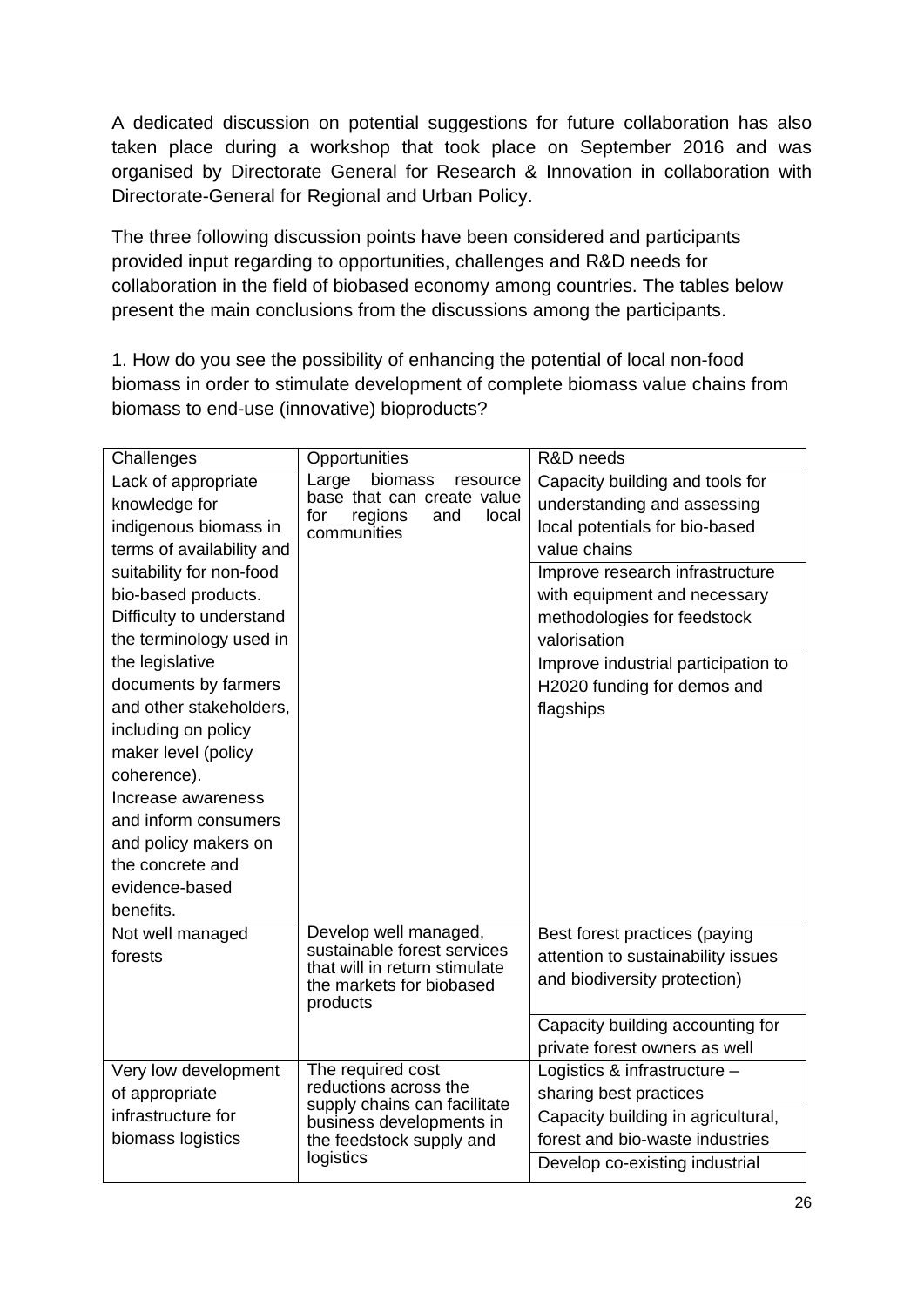|                                               |                             | logistics for food, feed and non-<br>food bio-based products       |
|-----------------------------------------------|-----------------------------|--------------------------------------------------------------------|
| Lack of knowledge at                          | Bring together stakeholders | Regional cluster formation                                         |
| regional level of the<br>multiple benefits of | into biocluster formations  | Capacity building synergies and<br>trust with information exchange |
| biomass uses and bio-                         |                             | for best practices among all                                       |
| based economy in                              |                             | actors, farmers included. Increase                                 |
| general                                       |                             | international cooperation for<br>exchange of best practices and    |
|                                               |                             | for trust building measures.                                       |

2. How do you see the way forward for the regional bioeconomy development and cooperation in your region (financial tools, local/regional strategies, etc.)?

| Challenges                     | Opportunities                                                                                                   | R&D needs                                                                                             |
|--------------------------------|-----------------------------------------------------------------------------------------------------------------|-------------------------------------------------------------------------------------------------------|
| Mobilise                       | Regions with low development can                                                                                | Pilot & demonstration activities                                                                      |
| capital and<br>infrastructures | initiate the bio-based economy with<br>pilot and demonstration facilities                                       | Improve innovation in existing<br>industrial activities and bio-based                                 |
|                                | while regions with higher<br>development will benefit from<br>improved innovation for existing<br>value chains. | value chains<br>Improved financing tools for<br>regions (including with<br>ESIF/H2020)                |
| Cross border<br>collaboration  | Evaluate synergies and create joint<br>partnerships                                                             | Map bio-based economy at<br>regional level, including of<br>biomass resources, especially<br>non-food |
|                                |                                                                                                                 | Facilitate and promote cross<br>border collaborations among<br>regions and countries.                 |
| Consistency                    | Cross sectoral coherence in policy:                                                                             | <b>Strategy formation (including</b>                                                                  |
| firmness<br>and                | this includes not only the biomass                                                                              | skills) for local and regional                                                                        |
| policy<br>in                   | provision sectors (i.e. agriculture,                                                                            | bioeconomies                                                                                          |
| formation                      | forestry, marine, wastes) but also the<br>ones using the same ecosystem                                         | Develop policy frameworks which                                                                       |
| Continuous                     | services, like tourism, etc., where<br>conflicts and synergies arise                                            | will integrate the appropriate<br>elements from all relevant                                          |
| changes<br>in                  |                                                                                                                 | sectors.                                                                                              |
| policies risk to               |                                                                                                                 | Create public procurement to                                                                          |
| increase<br>the                |                                                                                                                 | speed up and implement the                                                                            |
| administrative                 |                                                                                                                 | development of bio-based                                                                              |
| burden<br>and                  |                                                                                                                 | products.                                                                                             |
| the<br>delay                   |                                                                                                                 |                                                                                                       |
| adoption<br>of                 |                                                                                                                 |                                                                                                       |
| regulations                    |                                                                                                                 |                                                                                                       |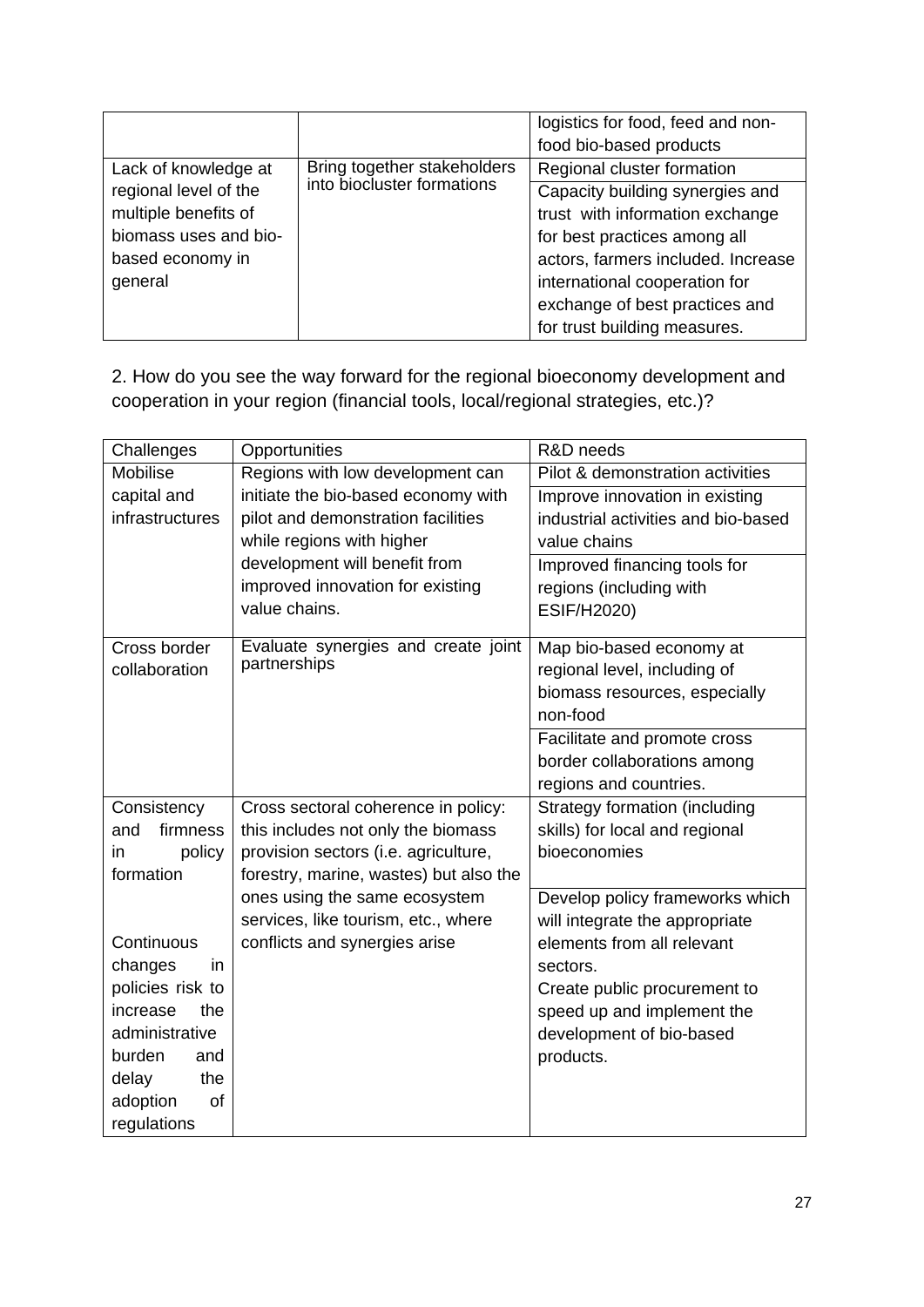3. What should be done in the future in EU funded programs (Horizon 2020 and BBI calls) to make it happen? Any gaps?

| Challenges                  | Opportunities                                          | R&D needs                            |
|-----------------------------|--------------------------------------------------------|--------------------------------------|
| Planning: There is a        | Organise<br>events<br>at                               | Business coaching /Advisory          |
| variety of regulations      | regions                                                | system                               |
| and funding                 |                                                        | Workshops, B2B, etc. tailored to     |
| mechanisms- but it is       |                                                        | regional capacities and needs        |
| fragmented and difficult    |                                                        | Research topics for plants: this     |
| to access and               |                                                        | will require involving applied       |
| understand within           |                                                        | research side to use the research    |
| regions                     |                                                        | output for the farmers (i.e. 'multi- |
|                             |                                                        | actor approach').                    |
| Regional attractiveness     | Work with regional                                     | Regional investment guides for       |
| for investments:            | authorities to improve the<br>investing environment in | industry, including for              |
| industrial actors miss      | terms of simplified                                    | sustainability criteria and their    |
| information on how          | procedures, outreach to                                | implementation                       |
| investments operate in      | industry, etc.                                         | Best practices for simplified        |
| certain regions of CEE.     | More cooperation between<br>regions and the industrial | procedures to invest in bio-based    |
| Difficulty to get funds for | sectors but also among                                 | economies.                           |
| pilot infrastructure        | industries themselves                                  |                                      |
| Sustainability criteria:    | (fear of competitors)                                  |                                      |
| how to interpret them in    |                                                        |                                      |
| different sectors?          |                                                        |                                      |
| Clarity: Messages for       | Communicate the benefits<br>of bio-based economy to    | <b>Public awareness</b>              |
| bio-based economy           | public<br>(including<br>the                            | Trainings and information            |
| should be clear and         | schools, universities etc),                            | campaigns                            |
| simple, yet factual and     | foresters<br>farmers,<br>and                           |                                      |
| scientifically solid        | local industries                                       |                                      |
|                             |                                                        |                                      |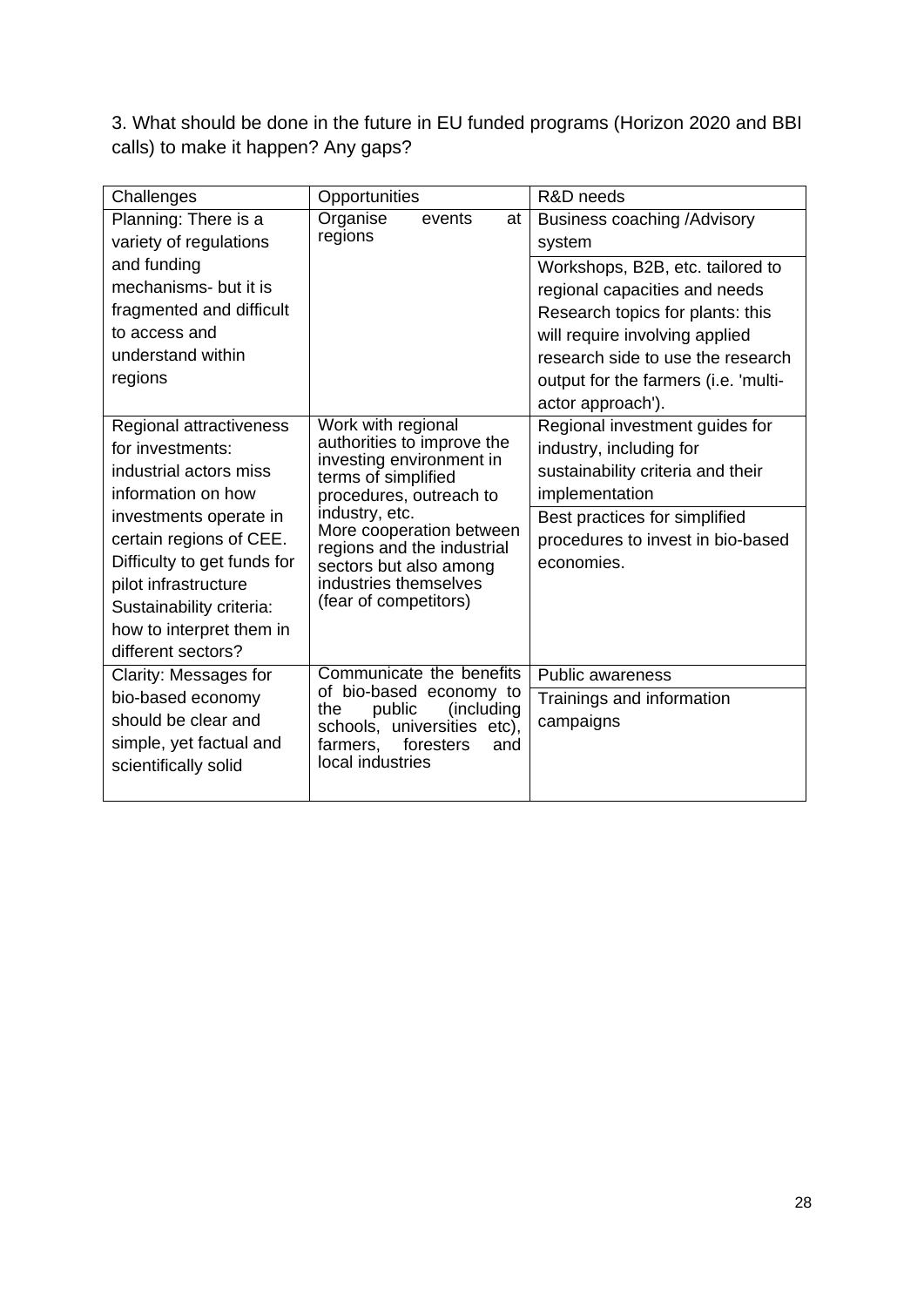# **Suggestions for collaboration**

Table 9 below ranks the compared regions for their performance in the policy areas mentioned above. The ones with low ranking can benefit from the ones with high in the respective fields.

|                         | Knowledge providing     | Countries with         | Countries with low    |
|-------------------------|-------------------------|------------------------|-----------------------|
|                         | countries with good     | emerging interest      | activity in the field |
|                         | practices               |                        |                       |
|                         |                         |                        |                       |
|                         | BE, DE, DK, ES, FI, FR, | AU, CZ, GR, HR, HU,    | AL BA, BG, CY, EE,    |
| Bioeconomy strategies   | I, NL, S, UK            | PL, PT, RS, SK, SI     | KS, LV, LT, LUX, MD,  |
|                         |                         |                        | ME, MLT, RO           |
|                         | AU, DE, ES, FI, FR, I,  | BE, DK, IE, SK, SI     | AL BA, BG, CZ, CY,    |
|                         | NL, PL, S, UK           |                        | EE, GR, HR, HU, KS,   |
|                         |                         |                        | LV, LT, LUX, MD, ME,  |
| Financing mechanisms    |                         |                        | MLT, RO, RS           |
|                         | AU, DE, ES, FI, FR, NL, | BE, DK, I, IE, PL      | AL BA, BG, CZ, CY,    |
|                         | S, UK                   |                        | EE, GR, HR, HU, KS,   |
| Involvement of          |                         |                        | LV, LT, LUX, MD, ME,  |
| industrial actors       |                         |                        | MLT, RO, RS, SK, SI   |
|                         | DE, NL, S, FI, UK       | BE, DK, ES, FI, FR, I, | AL BA, BG, CZ, CY,    |
|                         |                         | IE, PL                 | EE, GR, HR, HU, KS,   |
|                         |                         |                        | LV, LT, LUX, MD, ME,  |
| Research funds          |                         |                        | MLT, RO, RS, SK, SI   |
|                         | DE, NL, S, FI, UK       | BE, DK, ES, FI, FR, I, | AL BA, BG, CZ, CY,    |
|                         |                         | IE, PL, S              | EE, GR, HR, HU, KS,   |
| Communication and       |                         |                        | LV, LT, LUX, MD, ME,  |
| interaction with public |                         |                        | MLT, RO, RS, SK, SI   |

| Table 6 Suggestions for future collaboration in the non- food bio-based economy in European countries |  |  |  |
|-------------------------------------------------------------------------------------------------------|--|--|--|
|                                                                                                       |  |  |  |

Germany, Finland, Netherlands, Sweden and UK rank on the top list of countries which can act as knowledge providers based on good practice in terms of:

- developing bioeconomy strategies,
- formulating and implementing financing mechanisms,
- involving industrial actors,
- having tailored research funds, and
- communicating with the public.

France and Spain can provide knowledge on the first three of the above issues while Austria has strong activity and experience in financing mechanisms and involving industrial actors. Belgium is also active in the formation of bioeconomy strategies at regional level and can provide guidance to other countries on such issues.